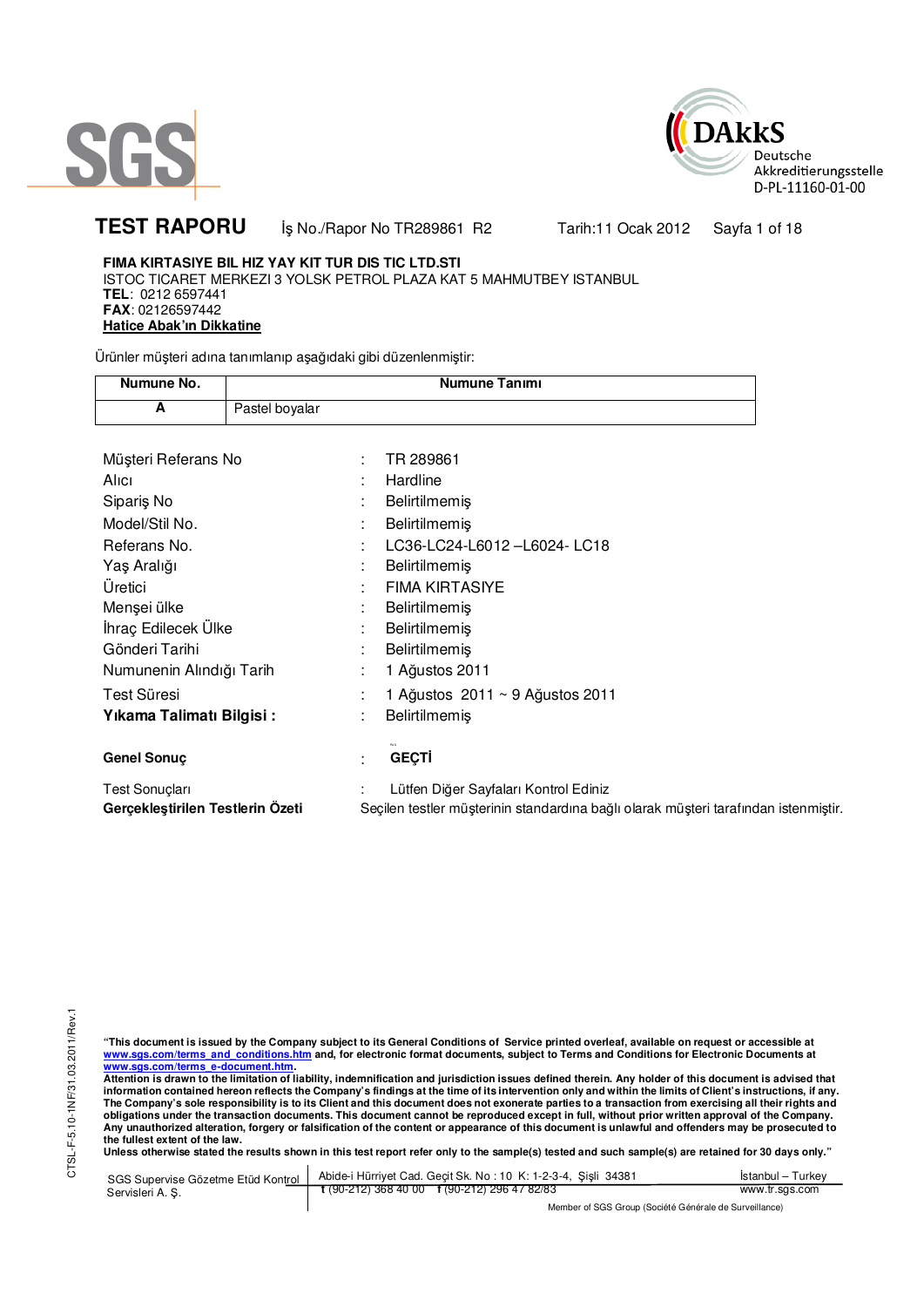



**TEST RAPORU** iş No./Rapor No TR289861 R2 Tarih:11 Ocak 2012 Sayfa 2 of 18

| <b>Test Parametreleri</b>            | <b>Sonuc</b> |             |             |             |             |             |  |  |
|--------------------------------------|--------------|-------------|-------------|-------------|-------------|-------------|--|--|
| <b>Kimyasal Testler</b>              | $1 + 2 + 3$  | $10 + 11 +$ | $13 + 14 +$ | $16 + 17 +$ | $19 + 20 +$ | $22 + 23 +$ |  |  |
|                                      |              |             |             |             |             |             |  |  |
| Azo Dyes (Textile)                   |              |             |             |             |             |             |  |  |
| Phthalates                           |              |             | G           |             |             |             |  |  |
| Allergenous Disperse Dyes            |              | G           | G           |             |             |             |  |  |
| <b>Migration of Certain Elements</b> |              | G           | G           |             |             |             |  |  |

| <b>Test Parametreleri</b>            | <b>Sonuc</b>           |                   |                   |                   |    |    |
|--------------------------------------|------------------------|-------------------|-------------------|-------------------|----|----|
| <b>Kimyasal Testler</b>              | $\frac{25 + 26 + }{1}$ | $28 + 29 +$<br>30 | $31 + 32 +$<br>33 | $34 + 35 +$<br>36 | 37 | 38 |
| Azo Dyes (Textile)                   |                        |                   |                   |                   |    |    |
| Phthalates                           | G                      | G                 |                   |                   |    |    |
| Allergenous Disperse Dyes            | G                      | G                 |                   |                   |    |    |
| <b>Migration of Certain Elements</b> | G                      | G                 |                   |                   |    |    |

| <b>Test Parametreleri</b>            | <b>Sonuc</b> |             |                |             |  |  |  |
|--------------------------------------|--------------|-------------|----------------|-------------|--|--|--|
| <b>Kimyasal Testler</b>              | $39 + 40$    | $4 + 5 + 6$ | $41 + 42 + 43$ | $7 + 8 + 9$ |  |  |  |
| Azo Dves (Textile)                   |              |             |                |             |  |  |  |
| Phthalates                           |              |             |                |             |  |  |  |
| Allergenous Disperse Dyes            |              |             |                |             |  |  |  |
| <b>Migration of Certain Elements</b> |              |             |                |             |  |  |  |

"This document is issued by the Company subject to its General Conditions of Service printed overleaf, available on request or accessible at<br>www.sgs.com/terms\_and\_conditions.htm\_and, for electronic format documents, subjec

<u>www.sgs.com/terms\_e-document.htm.</u><br>Attention is drawn to the limitation of liability, indemnification and jurisdiction issues defined therein. Any holder of this document is advised that<br>information contained hereon refle obligations under the transaction documents. This document cannot be reproduced except in full, without prior written approval of the Company.<br>Any unauthorized alteration, forgery or falsification of the content or appeara

**Unless otherwise stated the results shown in this test report refer only to the sample(s) tested and such sample(s) are retained for 30 days only."** 

| SGS Supervise Gözetme Etüd Kontrol | Abide-i Hürriyet Cad. Gecit Sk. No: 10 K: 1-2-3-4, Sisli 34381 | Istanbul – Turkev |
|------------------------------------|----------------------------------------------------------------|-------------------|
| Servisleri A. S.                   | $\frac{1}{2}$ (90-212) 368 40 00 f (90-212) 296 47 82/83       | www.tr.sgs.com    |
|                                    | Member of SGS Group (Société Générale de Surveillance)         |                   |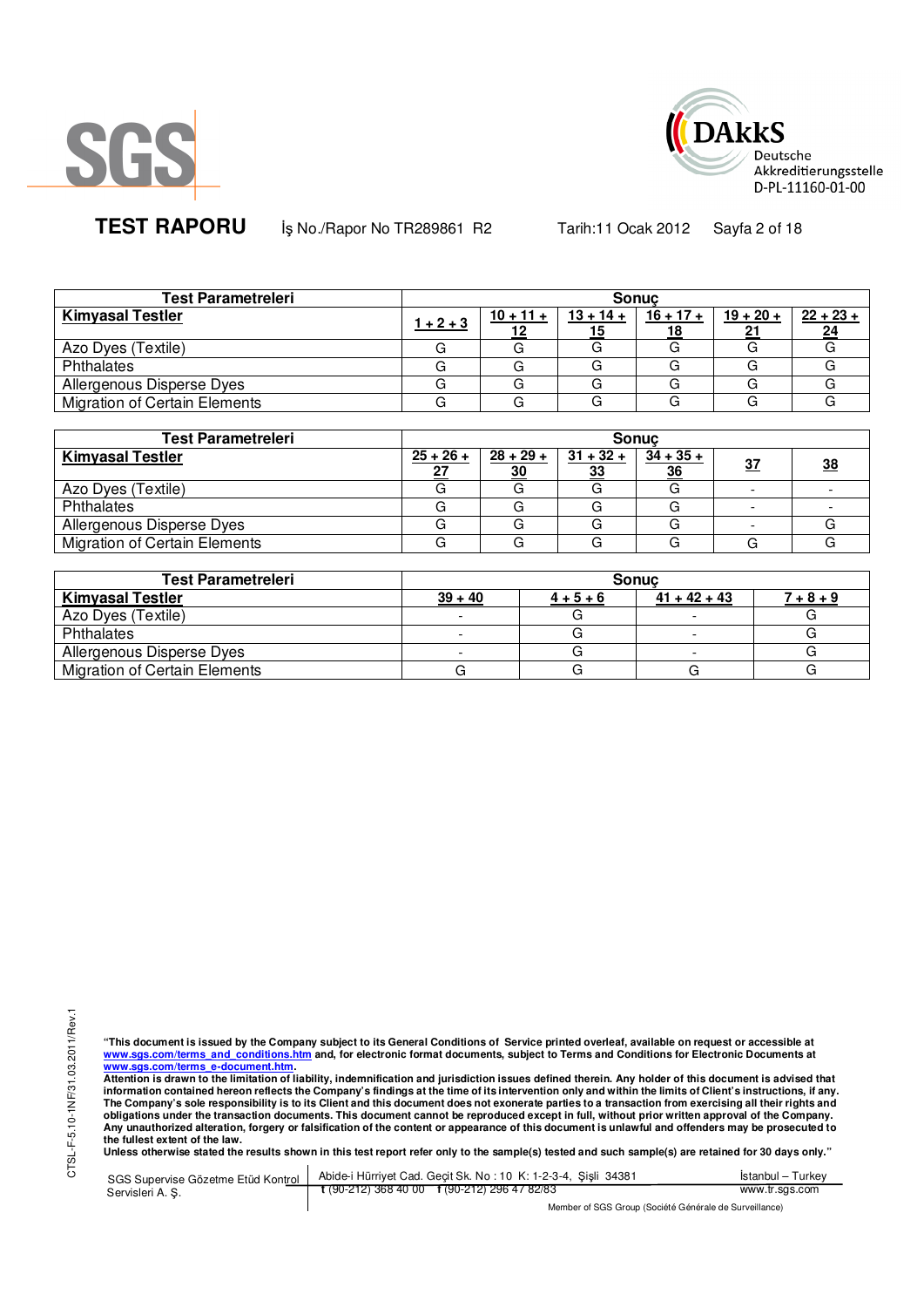



**TEST RAPORU** iş No./Rapor No TR289861 R2 Tarih:11 Ocak 2012 Sayfa 3 of 18



**"This document is issued by the Company subject to its General Conditions of Service printed overleaf, available on request or accessible at www.sgs.com/terms\_and\_conditions.htm and, for electronic format documents, subject to Terms and Conditions for Electronic Documents at** 

<mark>www.sgs.com/terms\_e-document.htm.</mark><br>Attention is drawn to the limitation of liability, indemnification and jurisdiction issues defined therein. Any holder of this document is advised that information contained hereon reflects the Company's findings at the time of its intervention only and within the limits of Client's instructions, if any.<br>The Company's sole responsibility is to its Client and this document **obligations under the transaction documents. This document cannot be reproduced except in full, without prior written approval of the Company. Any unauthorized alteration, forgery or falsification of the content or appearance of this document is unlawful and offenders may be prosecuted to the fullest extent of the law.** 

**Unless otherwise stated the results shown in this test report refer only to the sample(s) tested and such sample(s) are retained for 30 days only."** 

| SGS Supervise Gözetme Etüd Kontrol | Abide-i Hürriyet Cad. Gecit Sk. No: 10 K: 1-2-3-4, Sisli 34381       | Istanbul – Turkev |
|------------------------------------|----------------------------------------------------------------------|-------------------|
| Servisleri A. S.                   | $\frac{1}{2}$ (90-212) 368 40 00 $\frac{1}{2}$ (90-212) 296 47 82/83 | www.tr.sgs.com    |
|                                    | Member of SGS Group (Société Générale de Surveillance)               |                   |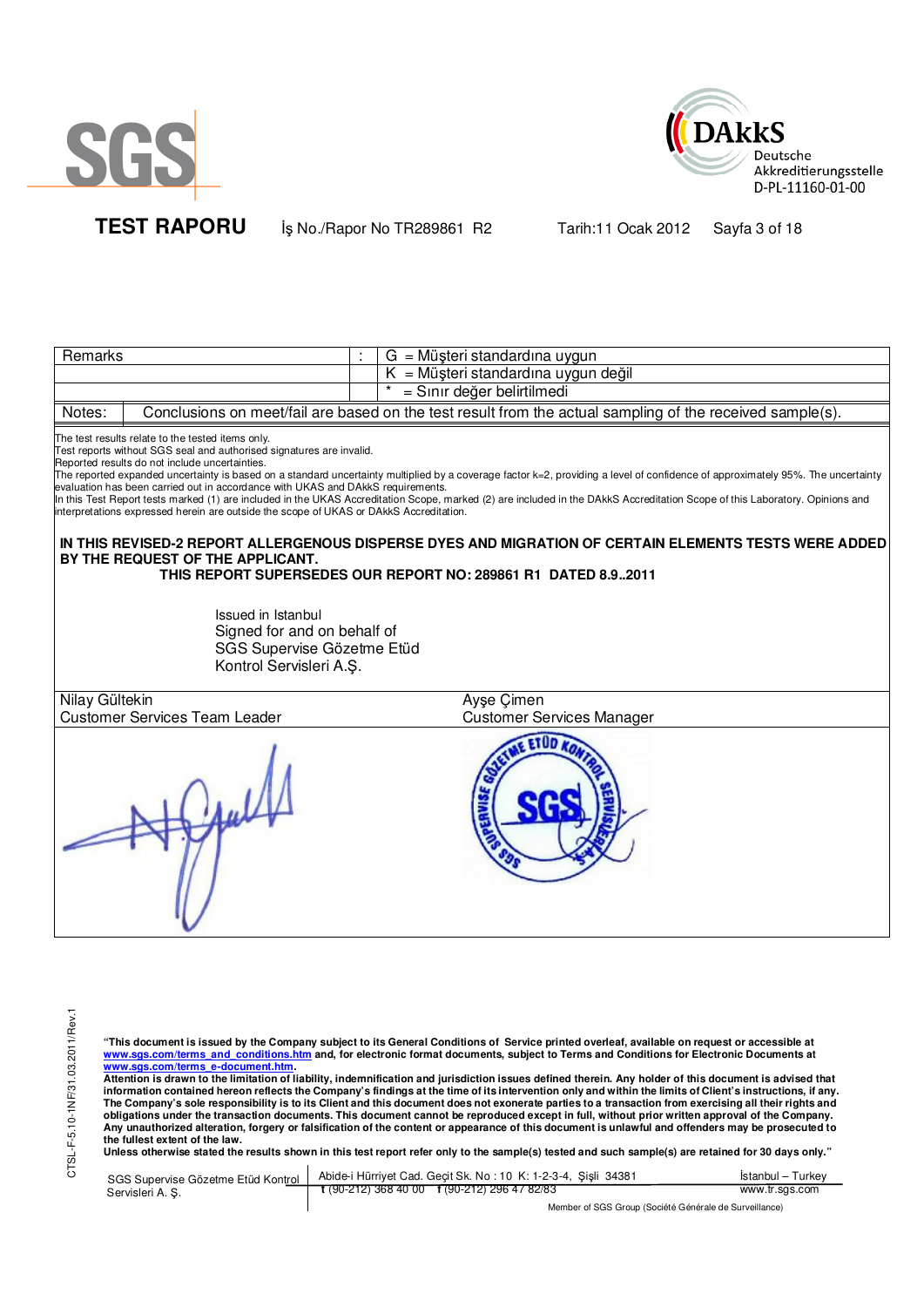



**TEST RAPORU** iş No./Rapor No TR289861 R2 Tarih:11 Ocak 2012 Sayfa 4 of 18

CTSL-F-5.10-1NF/31.03.2011/Rev.1 CTSL-F-5.10-1NF/31.03.2011/Rev.1

"This document is issued by the Company subject to its General Conditions of Service printed overleaf, available on request or accessible at<br>www.sgs.com/terms\_and\_conditions.htm\_and, for electronic format documents, subjec <mark>www.sgs.com/terms\_e-document.htm.</mark><br>Attention is drawn to the limitation of liability, indemnification and jurisdiction issues defined therein. Any holder of this document is advised that

information contained hereon reflects the Company's findings at the time of its intervention only and within the limits of Client's instructions, if any.<br>The Company's sole responsibility is to its Client and this document obligations under the transaction documents. This document cannot be reproduced except in full, without prior written approval of the Company.<br>Any unauthorized alteration, forgery or falsification of the content or appeara

**Unless otherwise stated the results shown in this test report refer only to the sample(s) tested and such sample(s) are retained for 30 days only."** 

SGS Supervise Gözetme Etüd Kontrol Servisleri A. Ş. Abide-i Hürriyet Cad. Geçit Sk. No : 10 K: 1-2-3-4, Şişli 34381 **t** (90-212) 368 40 00 **f** (90-212) 296 47 82/83 İstanbul – Turkey www.tr.sgs.com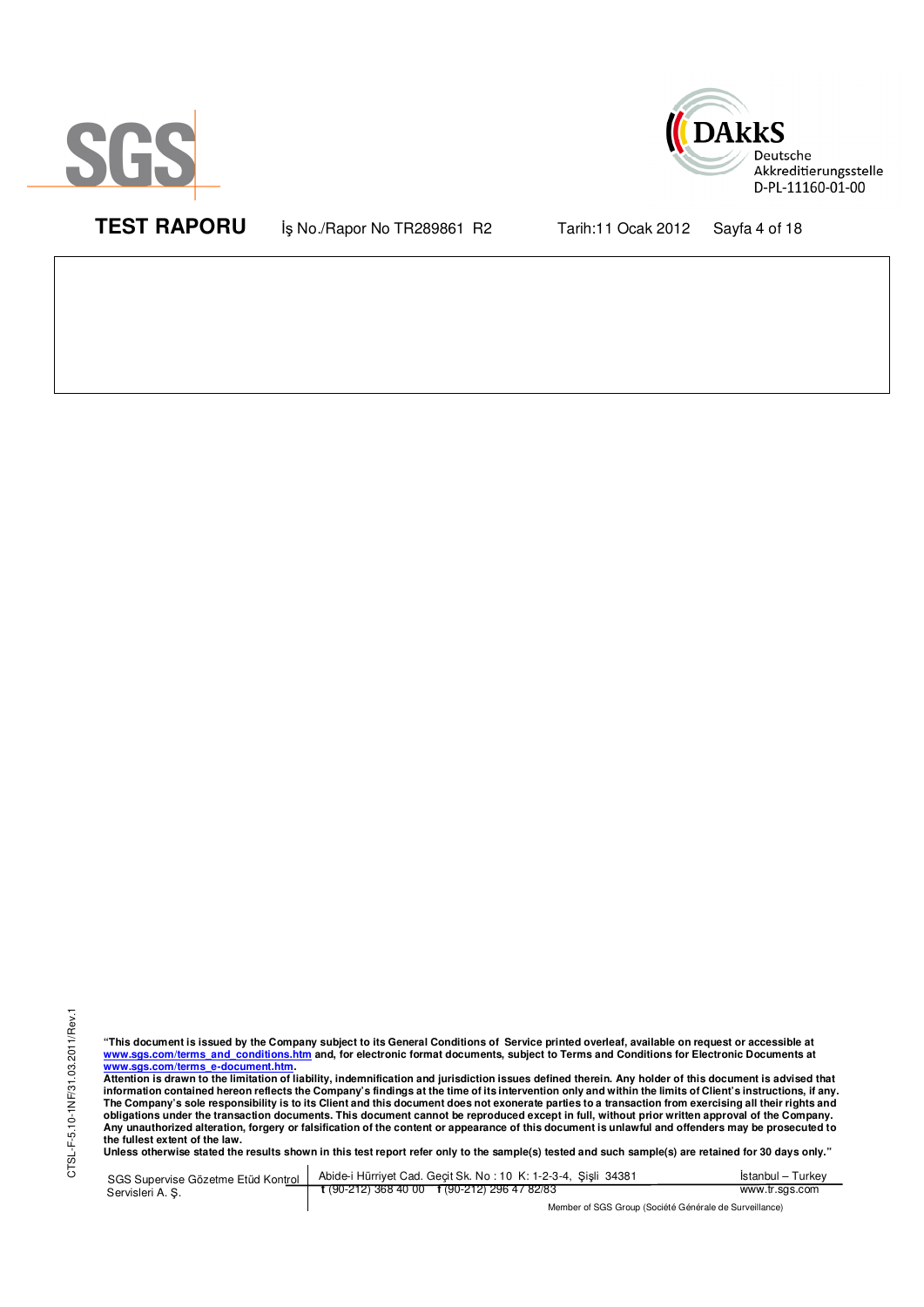



**TEST RAPORU** iş No./Rapor No TR289861 R2 Tarih:11 Ocak 2012 Sayfa 5 of 18

## **Component List / List of Materials for Chemical Test**

| Sample No.         | <b>Sample Description</b>  | Sample Colour               | <b>Material No.</b>     | Component  | <b>Material</b> | Colour                      |
|--------------------|----------------------------|-----------------------------|-------------------------|------------|-----------------|-----------------------------|
| A                  | Oil pastels                | White                       | 1                       | Dye        | Dye             | White                       |
| A                  | Oil pastels                | Yellow                      | $\overline{\mathbf{c}}$ | Dye        | Dye             | Yellow                      |
| A                  | Oil pastels                | Dark Yellow                 | 3                       | Dye        | Dye             | Dark Yellow                 |
| A                  | Oil pastels                | Light orange                | $\overline{\mathbf{4}}$ | Dye        | Dye             | Light orange                |
| A                  | Oil pastels                | Orange                      | 5                       | Dye        | Dye             | Orange                      |
| A                  | Oil pastels                | Dark Orange                 | 6                       | Dye        | Dye             | Dark Orange                 |
| $\pmb{\mathsf{A}}$ | Oil pastels                | Light red                   | $\overline{7}$          | Dye        | Dye             | Light red                   |
| A                  | Oil pastels                | Red                         | 8                       | Dye        | Dye             | Red                         |
| A                  | Oil pastels                | Dark Red                    | 9                       | Dye        | Dye             | Dark Red                    |
| A                  | Oil pastels                | Flesh colour                | 10                      | Dye        | Dye             | Flesh colour                |
| A                  | Oil pastels                | Light pink                  | 11                      | Dye        | Dye             | Light pink                  |
| A                  | Oil pastels                | pink                        | 12                      | Dye        | Dye             | pink                        |
| A                  | Oil pastels                | Dark Pink                   | 13                      | <b>Dye</b> | Dye             | Dark Pink                   |
| A                  | Oil pastels                | Mustard                     | 14                      | Dye        | Dye             | Mustard                     |
| $\boldsymbol{A}$   | Oil pastels                | Light brown                 | 15                      | Dye        | Dye             | Light brown                 |
| $\boldsymbol{A}$   | Oil pastels                | <b>Brown</b>                | 16                      | Dye        | Dye             | <b>Brown</b>                |
| A                  | Oil pastels                | Dark Brown                  | 17                      | Dye        | Dye             | Dark Brown                  |
| $\pmb{\mathsf{A}}$ | Oil pastels                | Light blue                  | 18                      | Dye        | Dye             | Light blue                  |
|                    | Oil pastels                | Floroscencent               |                         |            |                 | Floroscencent               |
| A                  | Oil pastels                | Blue                        | 19                      | Dye        | Dye             | Blue                        |
| A                  |                            | Blue                        | 20                      | Dye        | Dye             | Blue                        |
| A                  | Oil pastels<br>Oil pastels | Dark Brown<br>Floroscencent | 21                      | Dye        | Dye             | Dark Brown<br>Floroscencent |
| A                  |                            | green                       | 22                      | Dye        | Dye             | green                       |
| A                  | Oil pastels                | Light green                 | 23                      | Dye        | Dye             | Light green                 |
| A                  | Oil pastels                | Green                       | 24                      | Dye        | Dye             | Green                       |
| A                  | Oil pastels                | Dark Green                  | 25                      | Dye        | Dye             | Dark Green                  |
| A                  | Oil pastels                | Grey                        | 26                      | Dye        | Dye             | Grey                        |
| A                  | Oil pastels                | Dark Grey                   | 27                      | Dye        | Dye             | Dark Grey                   |
|                    | Oil pastels                | Floroscencent               |                         |            |                 | Floroscencent               |
| A                  |                            | lillac                      | 28                      | Dye        | Dye             | lillac                      |
| A                  | Oil pastels                | Lilac                       | 29                      | Dye        | Dye             | Lilac                       |
| A                  | Oil pastels                | Purple                      | 30                      | Dye        | Dye             | Purple                      |
| A                  | Oil pastels                | Dark Purple                 | 31                      | Dye        | Dye             | Dark Purple                 |
| A                  | Oil pastels                | Bordeaux                    | 32                      | Dye        | Dye             | Bordeaux                    |
| A                  | Oil pastels                | Navy                        | 33                      | Dye        | Dye             | Navy                        |

"This document is issued by the Company subject to its General Conditions of Service printed overleaf, available on request or accessible at<br>www.sgs.com/terms\_and\_conditions.htm\_and, for electronic format documents, subjec

<mark>www.sgs.com/terms\_e-document.htm.</mark><br>Attention is drawn to the limitation of liability, indemnification and jurisdiction issues defined therein. Any holder of this document is advised that information contained hereon reflects the Company's findings at the time of its intervention only and within the limits of Client's instructions, if any.<br>The Company's sole responsibility is to its Client and this document **obligations under the transaction documents. This document cannot be reproduced except in full, without prior written approval of the Company. Any unauthorized alteration, forgery or falsification of the content or appearance of this document is unlawful and offenders may be prosecuted to the fullest extent of the law.** 

**Unless otherwise stated the results shown in this test report refer only to the sample(s) tested and such sample(s) are retained for 30 days only."** 

SGS Supervise Gözetme Etüd Kontrol Servisleri A. Ş. Abide-i Hürriyet Cad. Geçit Sk. No : 10 K: 1-2-3-4, Şişli 34381 **t** (90-212) 368 40 00 **f** (90-212) 296 47 82/83 İstanbul – Turkey www.tr.sgs.com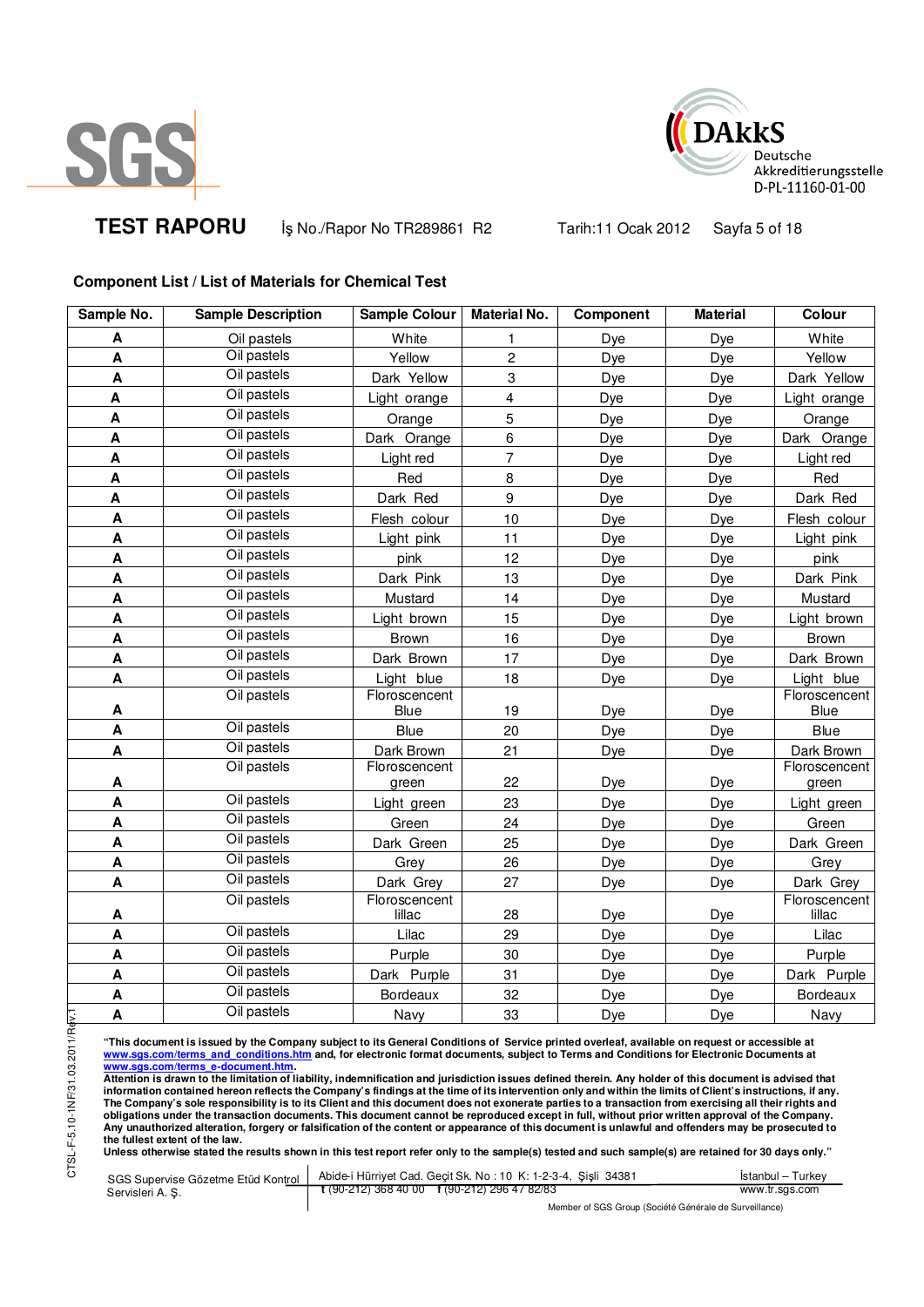



| A | Oil pastels | black       | 34 | Dye           | Dye      | black       |
|---|-------------|-------------|----|---------------|----------|-------------|
|   | Oil pastels | Petroleum   |    |               |          | Petroleum   |
| A |             | green       | 35 | Dye           | Dye      | green       |
| A | Oil pastels | Khaki       | 36 | Dye           | Dye      | Khaki       |
|   | Oil pastels |             |    | White         |          |             |
| A |             | White       | 37 | seperator     | Plastic  | White       |
|   | Oil pastels |             |    | Cover of      |          |             |
| A |             | Multicolour | 38 | pastels       | Paper    | Multicolour |
|   | Oil pastels |             |    | White inside  |          |             |
| A |             | White       | 39 | lining        | Plastic  | White       |
|   | Oil pastels |             |    |               |          |             |
| A | Oil pastels | Clear       | 40 | Clear plastic | Dye      | Clear       |
|   | Oil pastels |             |    | White coated  |          |             |
| A |             | White       | 41 | button        | Metallic | White       |
|   | Oil pastels |             |    | Back of white |          |             |
| A |             | Silver      | 42 | coated button | Metallic | Silver      |
| A | Oil pastels | Silver      | 43 | Male button   | Metallic | Silver      |

**TEST RAPORU** *is No./Rapor No TR289861 R2* Tarih:11 Ocak 2012 Sayfa 6 of 18

CTSL-F-5.10-1NF/31.03.2011/Rev.1 CTSL-F-5.10-1NF/31.03.2011/Rev.1

"This document is issued by the Company subject to its General Conditions of Service printed overleaf, available on request or accessible at<br>www.sgs.com/terms\_and\_conditions.htm\_and, for electronic format documents, subjec <mark>www.sgs.com/terms\_e-document.htm.</mark><br>Attention is drawn to the limitation of liability, indemnification and jurisdiction issues defined therein. Any holder of this document is advised that

information contained hereon reflects the Company's findings at the time of its intervention only and within the limits of Client's instructions, if any.<br>The Company's sole responsibility is to its Client and this document obligations under the transaction documents. This document cannot be reproduced except in full, without prior written approval of the Company.<br>Any unauthorized alteration, forgery or falsification of the content or appeara

**Unless otherwise stated the results shown in this test report refer only to the sample(s) tested and such sample(s) are retained for 30 days only."** 

SGS Supervise Gözetme Etüd Kontrol Servisleri A. Ş. Abide-i Hürriyet Cad. Geçit Sk. No : 10 K: 1-2-3-4, Şişli 34381 **t** (90-212) 368 40 00 **f** (90-212) 296 47 82/83 İstanbul – Turkey www.tr.sgs.com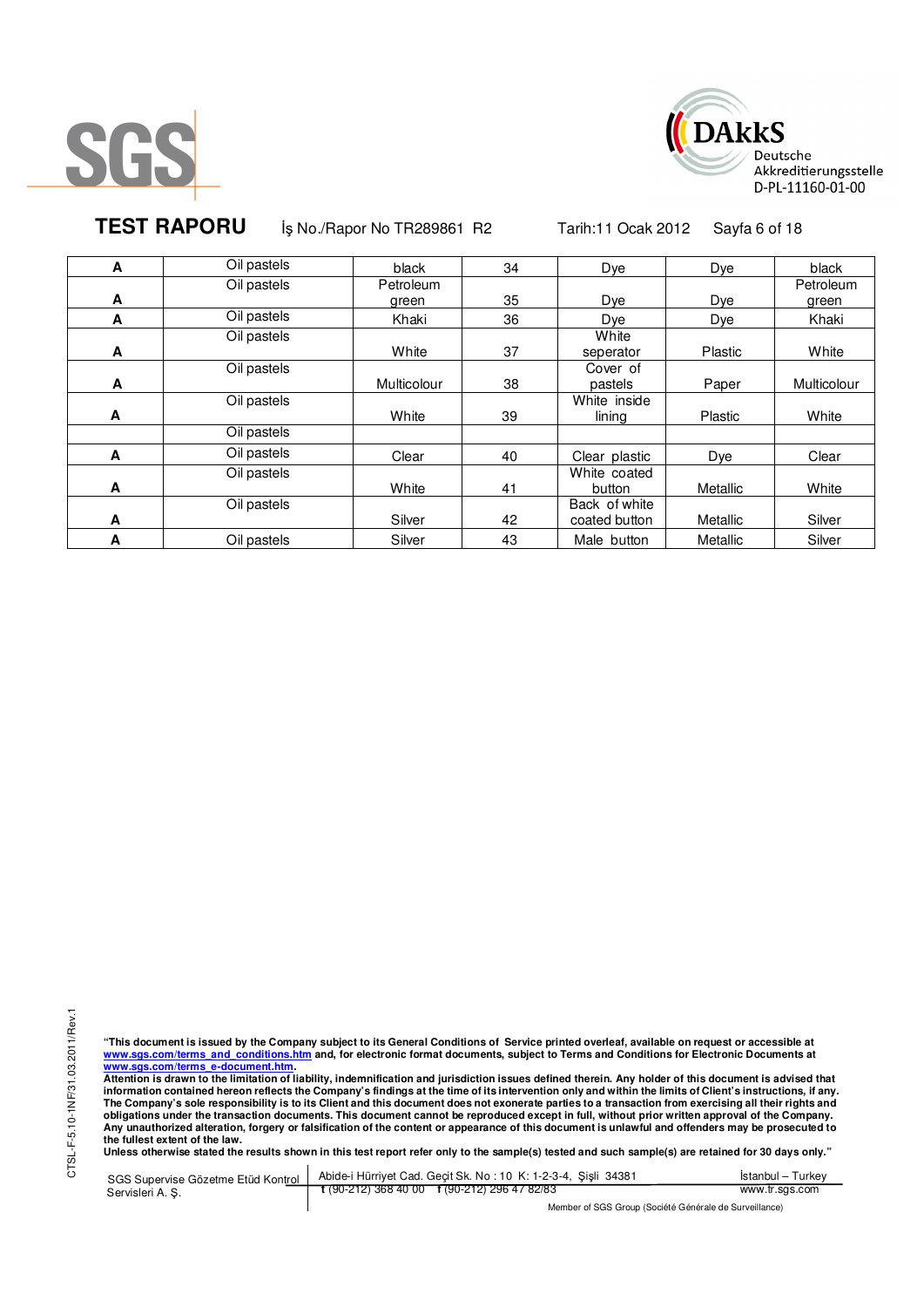



**TEST RAPORU** iş No./Rapor No TR289861 R2 Tarih:11 Ocak 2012 Sayfa 7 of 18

**Detail Test Result:**

| Azo Dyes (Textile) <sup>2</sup>                                                                                                                                                                                                                                               |                |                |           |           |           |         |           |
|-------------------------------------------------------------------------------------------------------------------------------------------------------------------------------------------------------------------------------------------------------------------------------|----------------|----------------|-----------|-----------|-----------|---------|-----------|
| Test Method: ACCORDING TO BS EN 14362-1:2003 - ANALYSIS BY GC-MS/HPLC-DAD                                                                                                                                                                                                     |                | $1 + 2 +$      | $10 + 11$ | $13 + 14$ | $16 + 17$ | $19+20$ | $22 + 23$ |
| <b>Component</b>                                                                                                                                                                                                                                                              | Cas No         | $\overline{3}$ | $+12$     | $+15$     | $+18$     | $+21$   | ±24       |
| 4-Aminobiphenyl                                                                                                                                                                                                                                                               | $92 - 67 - 1$  | n.d.           | n.d.      | n.d.      | n.d.      | n.d.    | n.d.      |
| <b>Benzidine</b>                                                                                                                                                                                                                                                              | 92-87-5        | n.d.           | n.d.      | n.d.      | n.d.      | n.d.    | n.d.      |
| 4-Chlor-o-toluidine                                                                                                                                                                                                                                                           | 95-69-2        | n.d.           | n.d.      | n.d.      | n.d.      | n.d.    | n.d.      |
| 2-Naphthylamine                                                                                                                                                                                                                                                               | 91-59-8        | n.d.           | n.d.      | n.d.      | n.d.      | n.d.    | n.d.      |
| o-Aminoazotoluene                                                                                                                                                                                                                                                             | 97-56-3        | n.d.           | n.d.      | n.d.      | n.d.      | n.d.    | n.d.      |
| 5-nitro-o-toluidine / 2-Amino-4-nitrotoluene                                                                                                                                                                                                                                  | 99-55-8        | n.d.           | n.d.      | n.d.      | n.d.      | n.d.    | n.d.      |
| 4-Chloroaniline                                                                                                                                                                                                                                                               | 106-47-8       | n.d.           | n.d.      | n.d.      | n.d.      | n.d.    | n.d.      |
| 4-methoxy-m-phenylenediamine / 2,4-Diaminoanisole                                                                                                                                                                                                                             | 615-05-4       | n.d.           | n.d.      | n.d.      | n.d.      | n.d.    | n.d.      |
| 4,4'-Diaminodiphenylmethane                                                                                                                                                                                                                                                   | 101-77-9       | n.d.           | n.d.      | n.d.      | n.d.      | n.d.    | n.d.      |
| 3,3'-Dichlorobenzidine                                                                                                                                                                                                                                                        | 91-94-1        | n.d.           | n.d.      | n.d.      | n.d.      | n.d.    | n.d.      |
| 3,3'-Dimethoxybenzidine                                                                                                                                                                                                                                                       | 119-90-4       | n.d.           | n.d.      | n.d.      | n.d.      | n.d.    | n.d.      |
| 3,3'-Dimethylbenzidine                                                                                                                                                                                                                                                        | 119-93-7       | n.d.           | n.d.      | n.d.      | n.d.      | n.d.    | n.d.      |
| 4,4'-methylenedi-o-toluidine /<br>3,3'-Dimethyl-4,4'-diaminodiphenylmethane                                                                                                                                                                                                   | 838-88-0       | n.d.           | n.d.      | n.d.      | n.d.      | n.d.    | n.d.      |
| p-Cresidine                                                                                                                                                                                                                                                                   | 120-71-8       | n.d.           | n.d.      | n.d.      | n.d.      | n.d.    | n.d.      |
| 4,4'-Methylene-bis-(2-chloroaniline)                                                                                                                                                                                                                                          | $101 - 14 - 4$ | n.d.           | n.d.      | n.d.      | n.d.      | n.d.    | n.d.      |
| 4,4'-Oxydianiline                                                                                                                                                                                                                                                             | 101-80-4       | n.d.           | n.d.      | n.d.      | n.d.      | n.d.    | n.d.      |
| 4,4'-Thiodianiline                                                                                                                                                                                                                                                            | 139-65-1       | n.d.           | n.d.      | n.d.      | n.d.      | n.d.    | n.d.      |
| o-Toluidine                                                                                                                                                                                                                                                                   | 95-53-4        | n.d.           | n.d.      | n.d.      | n.d.      | n.d.    | n.d.      |
| 4-methyl-m-phenylenediamine / 2,4-Toluylendiamine                                                                                                                                                                                                                             | 95-80-7        | n.d.           | n.d.      | n.d.      | n.d.      | n.d.    | n.d.      |
| 2,4,5-Trimethylaniline                                                                                                                                                                                                                                                        | 137-17-7       | n.d.           | n.d.      | n.d.      | n.d.      | n.d.    | n.d.      |
| **4-aminoazobenzene                                                                                                                                                                                                                                                           | 60-09-3        | n.d.           | n.d.      | n.d.      | n.d.      | n.d.    | n.d.      |
| O-Anisidine                                                                                                                                                                                                                                                                   | 90-04-0        | n.d.           | n.d.      | n.d.      | n.d.      | n.d.    | n.d.      |
|                                                                                                                                                                                                                                                                               | Sonuç          | Geçti          | Geçti     | Geçti     | Geçti     | Geçti   | Geçti     |
| Note(s):                                                                                                                                                                                                                                                                      |                |                |           |           |           |         |           |
| $n.d. = not detected$                                                                                                                                                                                                                                                         |                |                |           |           |           |         |           |
| exceed the limit                                                                                                                                                                                                                                                              |                |                |           |           |           |         |           |
| Detection Limit = 5 mg/kg (for individual compound)                                                                                                                                                                                                                           |                |                |           |           |           |         |           |
| Requirement by the client=<br>$30 \text{ mg/kg}$                                                                                                                                                                                                                              |                |                |           |           |           |         |           |
| * * Test result for 4-aminoazobenzene (CAS no.: 60-09-3) is considered as "not detected" (i.e. <5mg/kg) since both aniline<br>Remark:<br>and/or 1,4-phenylenediamine is not found (i.e. <5mg/kg) by mentioned test method.<br>Max. limit specified by EU directive 2002/61/EC |                |                |           |           |           |         |           |
|                                                                                                                                                                                                                                                                               |                |                |           |           |           |         |           |

Total Uncertainty =  $\pm 30\%$ 

"This document is issued by the Company subject to its General Conditions of Service printed overleaf, available on request or accessible at<br>www.sgs.com/terms\_and\_conditions.htm\_and, for electronic format documents, subjec

<mark>www.sgs.com/terms\_e-document.htm.</mark><br>Attention is drawn to the limitation of liability, indemnification and jurisdiction issues defined therein. Any holder of this document is advised that information contained hereon reflects the Company's findings at the time of its intervention only and within the limits of Client's instructions, if any.<br>The Company's sole responsibility is to its Client and this document obligations under the transaction documents. This document cannot be reproduced except in full, without prior written approval of the Company.<br>Any unauthorized alteration, forgery or falsification of the content or appeara

Unless otherwise stated the results shown in this test report refer only to the sample(s) tested and such sample(s) are retained for 30 days only."

|                  | SGS Supervise Gözetme Etüd Kontrol   Abide-i Hürriyet Cad. Geçit Sk. No: 10 K: 1-2-3-4, Sişli 34381 | Istanbul – Turkey |
|------------------|-----------------------------------------------------------------------------------------------------|-------------------|
| Servisleri A. S. | $\frac{1}{2}$ (90-212) 368 40 00 f (90-212) 296 47 82/83                                            | www.tr.sgs.com    |
|                  | Member of SGS Group (Société Générale de Surveillance)                                              |                   |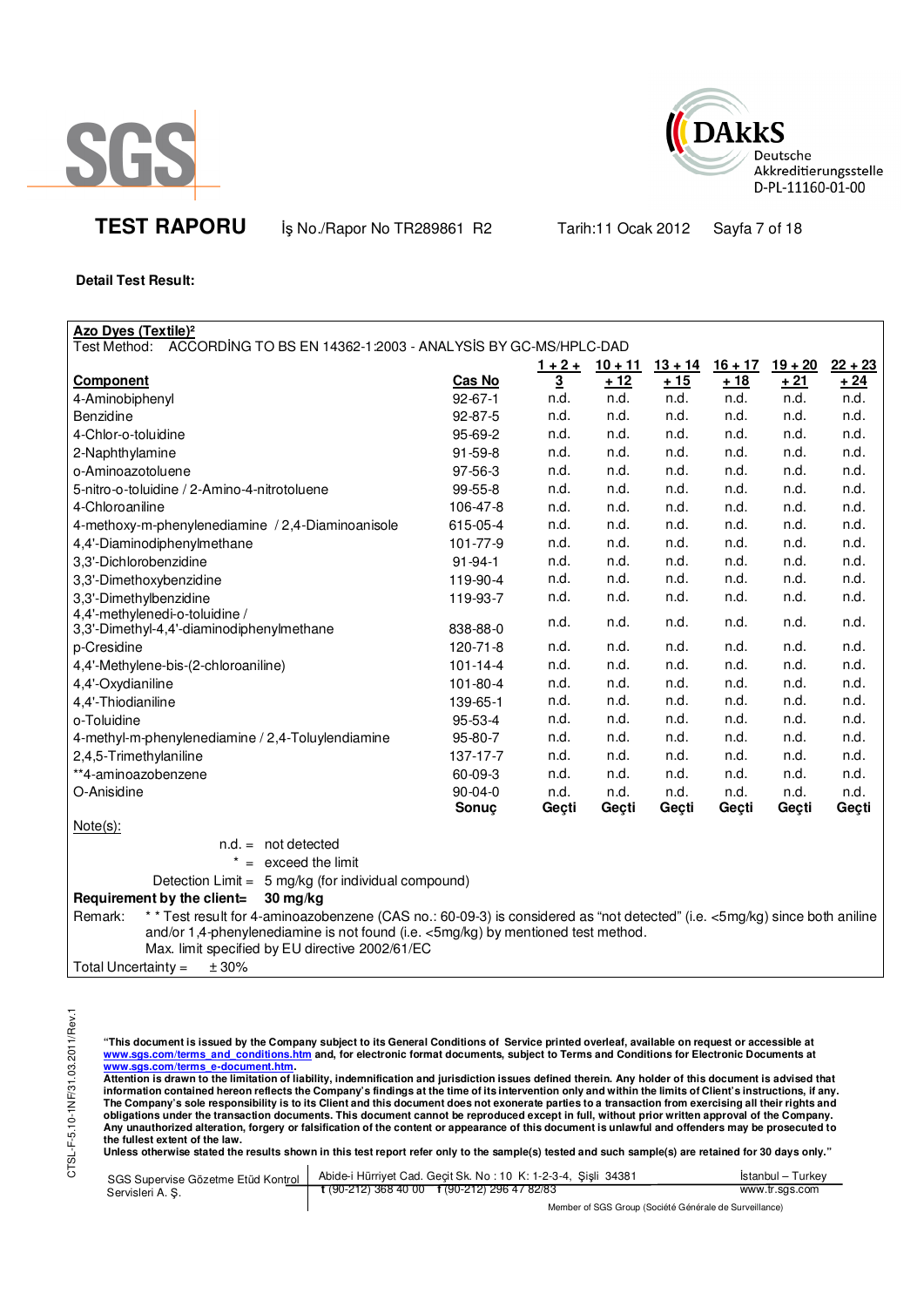



**TEST RAPORU i**ş No./Rapor No TR289861 R2 Tarih:11 Ocak 2012 Sayfa 8 of 18

| Azo Dyes (Textile) <sup>2</sup>                                                                                                       |                |           |           |           |           |                  |           |
|---------------------------------------------------------------------------------------------------------------------------------------|----------------|-----------|-----------|-----------|-----------|------------------|-----------|
| Test Method:<br>ACCORDING TO BS EN 14362-1:2003 - ANALYSIS BY GC-MS/HPLC-DAD                                                          |                |           |           |           |           |                  |           |
|                                                                                                                                       |                | $25 + 26$ | $28 + 29$ | $31 + 32$ | $34 + 35$ | $\frac{4+5+}{5}$ | $7 + 8 +$ |
| Component                                                                                                                             | Cas No         | $+27$     | ± 30      | $+33$     | $+36$     | $6\overline{6}$  | 9         |
| 4-Aminobiphenyl                                                                                                                       | $92 - 67 - 1$  | n.d.      | n.d.      | n.d.      | n.d.      | n.d.             | n.d.      |
| Benzidine                                                                                                                             | 92-87-5        | n.d.      | n.d.      | n.d.      | n.d.      | n.d.             | n.d.      |
| 4-Chlor-o-toluidine                                                                                                                   | 95-69-2        | n.d.      | n.d.      | n.d.      | n.d.      | n.d.             | n.d.      |
| 2-Naphthylamine                                                                                                                       | 91-59-8        | n.d.      | n.d.      | n.d.      | n.d.      | n.d.             | n.d.      |
| o-Aminoazotoluene                                                                                                                     | 97-56-3        | n.d.      | n.d.      | n.d.      | n.d.      | n.d.             | n.d.      |
| 5-nitro-o-toluidine / 2-Amino-4-nitrotoluene                                                                                          | 99-55-8        | n.d.      | n.d.      | n.d.      | n.d.      | n.d.             | n.d.      |
| 4-Chloroaniline                                                                                                                       | 106-47-8       | n.d.      | n.d.      | n.d.      | n.d.      | n.d.             | n.d.      |
| 4-methoxy-m-phenylenediamine / 2,4-Diaminoanisole                                                                                     | 615-05-4       | n.d.      | n.d.      | n.d.      | n.d.      | n.d.             | n.d.      |
| 4,4'-Diaminodiphenylmethane                                                                                                           | 101-77-9       | n.d.      | n.d.      | n.d.      | n.d.      | n.d.             | n.d.      |
| 3.3'-Dichlorobenzidine                                                                                                                | $91 - 94 - 1$  | n.d.      | n.d.      | n.d.      | n.d.      | n.d.             | n.d.      |
| 3,3'-Dimethoxybenzidine                                                                                                               | 119-90-4       | n.d.      | n.d.      | n.d.      | n.d.      | n.d.             | n.d.      |
| 3,3'-Dimethylbenzidine                                                                                                                | 119-93-7       | n.d.      | n.d.      | n.d.      | n.d.      | n.d.             | n.d.      |
| 4,4'-methylenedi-o-toluidine /                                                                                                        |                | n.d.      | n.d.      | n.d.      | n.d.      | n.d.             | n.d.      |
| 3,3'-Dimethyl-4,4'-diaminodiphenylmethane                                                                                             | 838-88-0       |           |           |           |           |                  |           |
| p-Cresidine                                                                                                                           | 120-71-8       | n.d.      | n.d.      | n.d.      | n.d.      | n.d.             | n.d.      |
| 4,4'-Methylene-bis-(2-chloroaniline)                                                                                                  | $101 - 14 - 4$ | n.d.      | n.d.      | n.d.      | n.d.      | n.d.             | n.d.      |
| 4,4'-Oxydianiline                                                                                                                     | 101-80-4       | n.d.      | n.d.      | n.d.      | n.d.      | n.d.             | n.d.      |
| 4,4'-Thiodianiline                                                                                                                    | 139-65-1       | n.d.      | n.d.      | n.d.      | n.d.      | n.d.             | n.d.      |
| o-Toluidine                                                                                                                           | 95-53-4        | n.d.      | n.d.      | n.d.      | n.d.      | n.d.             | n.d.      |
| 4-methyl-m-phenylenediamine / 2,4-Toluylendiamine                                                                                     | 95-80-7        | n.d.      | n.d.      | n.d.      | n.d.      | n.d.             | n.d.      |
| 2,4,5-Trimethylaniline                                                                                                                | 137-17-7       | n.d.      | n.d.      | n.d.      | n.d.      | n.d.             | n.d.      |
| **4-aminoazobenzene                                                                                                                   | 60-09-3        | n.d.      | n.d.      | n.d.      | n.d.      | n.d.             | n.d.      |
| O-Anisidine                                                                                                                           | $90 - 04 - 0$  | n.d.      | n.d.      | n.d.      | n.d.      | n.d.             | n.d.      |
|                                                                                                                                       | Sonuç          | Geçti     | Geçti     | Geçti     | Geçti     | Geçti            | Geçti     |
| Note(s):                                                                                                                              |                |           |           |           |           |                  |           |
| $n.d. = not detected$                                                                                                                 |                |           |           |           |           |                  |           |
| $=$ exceed the limit                                                                                                                  |                |           |           |           |           |                  |           |
| Detection Limit = 5 mg/kg (for individual compound)                                                                                   |                |           |           |           |           |                  |           |
| Requirement by the client=<br>$30 \text{ mg/kg}$                                                                                      |                |           |           |           |           |                  |           |
| * * Test result for 4-aminoazobenzene (CAS no.: 60-09-3) is considered as "not detected" (i.e. <5mg/kg) since both aniline<br>Remark: |                |           |           |           |           |                  |           |
| and/or 1,4-phenylenediamine is not found (i.e. <5mg/kg) by mentioned test method.                                                     |                |           |           |           |           |                  |           |
| Max. limit specified by EU directive 2002/61/EC                                                                                       |                |           |           |           |           |                  |           |
| Total Uncertainty =<br>$\pm 30\%$                                                                                                     |                |           |           |           |           |                  |           |

"This document is issued by the Company subject to its General Conditions of Service printed overleaf, available on request or accessible at<br>www.sgs.com/terms\_and\_conditions.htm\_and, for electronic format documents, subjec

<u>www.sgs.com/terms\_e-document.htm.</u><br>Attention is drawn to the limitation of liability, indemnification and jurisdiction issues defined therein. Any holder of this document is advised that<br>information contained hereon refle obligations under the transaction documents. This document cannot be reproduced except in full, without prior written approval of the Company.<br>Any unauthorized alteration, forgery or falsification of the content or appeara

**Unless otherwise stated the results shown in this test report refer only to the sample(s) tested and such sample(s) are retained for 30 days only."** 

| SGS Supervise Gözetme Etüd Kontrol | Abide-i Hürriyet Cad. Geçit Sk. No: 10 K: 1-2-3-4, Şişli 34381 | Istanbul – Turkey |
|------------------------------------|----------------------------------------------------------------|-------------------|
| Servisleri A. S.                   | $\frac{1}{2}$ (90-212) 368 40 00 f (90-212) 296 47 82/83       | www.tr.sgs.com    |
|                                    | Mambar of BCB Crown (Booidtó Cápárolo de Buruaillonge)         |                   |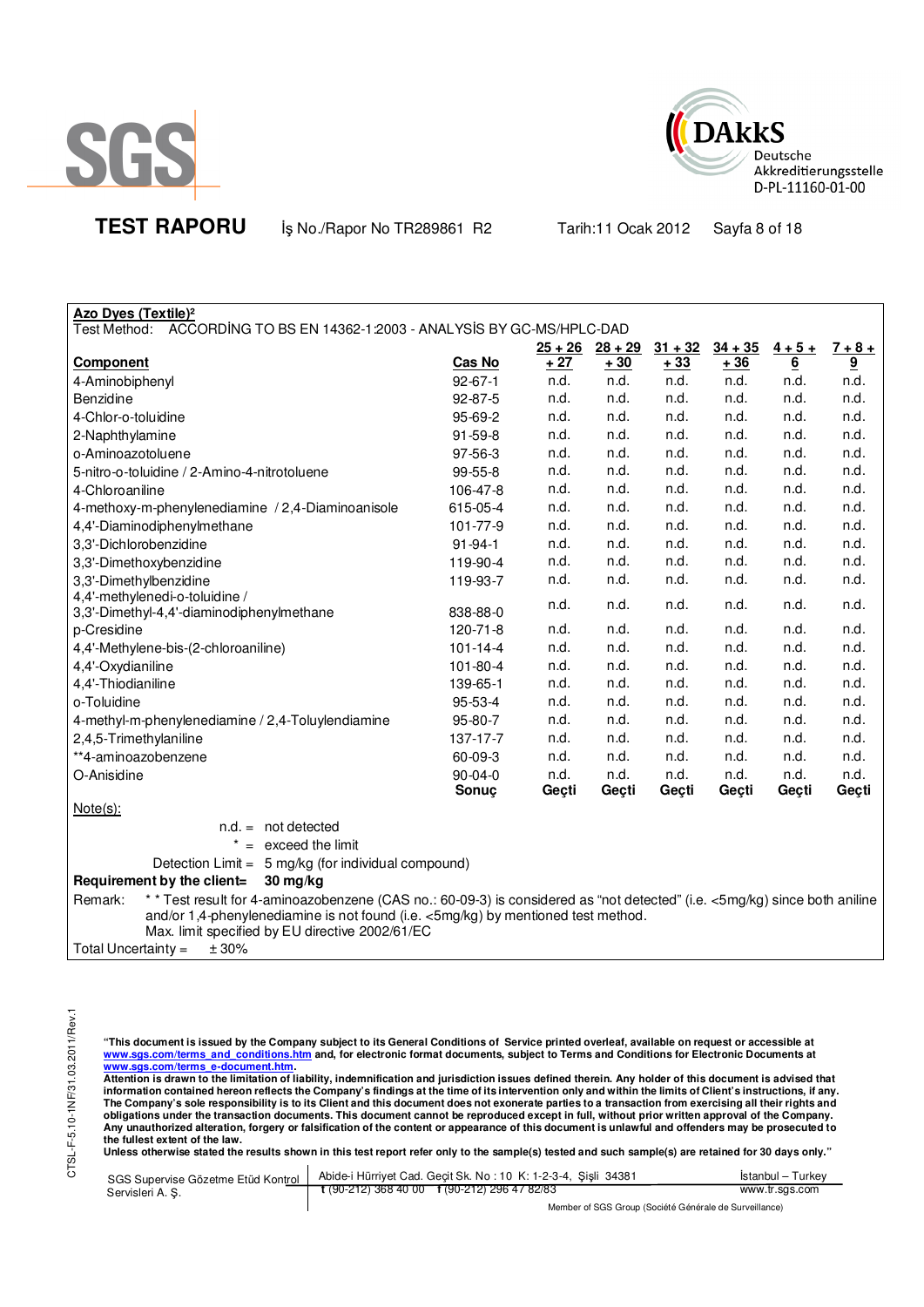



**TEST RAPORU** iş No./Rapor No TR289861 R2 Tarih:11 Ocak 2012 Sayfa 9 of 18

| Phthalates <sup>2</sup>             |                                                                                    |                                                       |            |                                                                                      |            |       |                  |  |  |
|-------------------------------------|------------------------------------------------------------------------------------|-------------------------------------------------------|------------|--------------------------------------------------------------------------------------|------------|-------|------------------|--|--|
| Test Method:                        |                                                                                    | WITH REFERENCE TO ASTM D3421:1975 - ANALYSIS BY GC/MS |            |                                                                                      |            |       |                  |  |  |
| <b>Component</b>                    | Cas No                                                                             | $1 + 2 + 3$                                           |            | $\frac{10 + 11 + 13 + 14 + 16 + 17 + 19 + 20 + 22 + 23 + 1}{10 + 11 + 11 + 11 + 11}$ |            |       |                  |  |  |
|                                     |                                                                                    |                                                       | <u> 12</u> | <u> 15</u>                                                                           | <u> 18</u> | 21    | $\underline{24}$ |  |  |
| Dibutyl Phthalate (DBP)             | 84-74-2                                                                            | n.d.                                                  | n.d.       | n.d.                                                                                 | n.d.       | n.d.  | n.d.             |  |  |
| Benzylbutyl Phthalate (BBP)         | 85-68-7                                                                            | n.d.                                                  | n.d.       | n.d.                                                                                 | n.d.       | n.d.  | n.d.             |  |  |
| Bis-(2-ethylhexyl) Phthalate (DEHP) | 117-81-7                                                                           | n.d.                                                  | n.d.       | n.d.                                                                                 | n.d.       | n.d.  | n.d.             |  |  |
| Diisononyl Phthalate (DINP)         | 28553-12-0                                                                         | n.d.                                                  | n.d.       | n.d.                                                                                 | n.d.       | n.d.  | n.d.             |  |  |
| Di-n-octyl Phthalate (DNOP)         | 117-84-0                                                                           | n.d.                                                  | n.d.       | n.d.                                                                                 | n.d.       | n.d.  | n.d.             |  |  |
| Diisodecyl Phthalate (DIDP)         | 26761-40-0                                                                         | n.d.                                                  | n.d.       | n.d.                                                                                 | n.d.       | n.d.  | n.d.             |  |  |
|                                     | Sonuc                                                                              | Geçti                                                 | Geçti      | Geçti                                                                                | Geçti      | Geçti | Geçti            |  |  |
| $Note(s)$ :                         |                                                                                    |                                                       |            |                                                                                      |            |       |                  |  |  |
|                                     | * Composite test has been performed as per the special request of client           |                                                       |            |                                                                                      |            |       |                  |  |  |
| $n.d. =$                            | not detected                                                                       |                                                       |            |                                                                                      |            |       |                  |  |  |
| *<br>$=$                            | exceed the limit                                                                   |                                                       |            |                                                                                      |            |       |                  |  |  |
| $\leq$ =                            | less than                                                                          |                                                       |            |                                                                                      |            |       |                  |  |  |
| Detection $Limit =$                 | For DBP, BBP, DEHP and DNOP: 0,003%, For DINP, DIDP: 0,01% (for                    |                                                       |            |                                                                                      |            |       |                  |  |  |
|                                     | individual compound)                                                               |                                                       |            |                                                                                      |            |       |                  |  |  |
| Total Uncertainty=                  | ±25%                                                                               |                                                       |            |                                                                                      |            |       |                  |  |  |
| Recommended Max. Limit=             | 0,1 % for Total (DBP+BBP+DEHP) For all childcare articles                          |                                                       |            |                                                                                      |            |       |                  |  |  |
|                                     | 0.1 % for Total (DINP+DNOP+DIDP) For childcare articles if it can be placed in the |                                                       |            |                                                                                      |            |       |                  |  |  |
| Remark:                             | mouth                                                                              |                                                       |            |                                                                                      |            |       |                  |  |  |
|                                     | Recommended Max. limit specified by entries 51 and 52 of Regulation (EC) No        |                                                       |            |                                                                                      |            |       |                  |  |  |
|                                     | 552/2009 amending Annex XVII of REACH Regulation (EC) No 1907/2006                 |                                                       |            |                                                                                      |            |       |                  |  |  |
|                                     | (previously restricted under Directive 2005/84/EC).                                |                                                       |            |                                                                                      |            |       |                  |  |  |

CTSL-F-5.10-1NF/31.03.2011/Rev.1 CTSL-F-5.10-1NF/31.03.2011/Rev.1

"This document is issued by the Company subject to its General Conditions of Service printed overleaf, available on request or accessible at<br>www.sgs.com/terms\_and\_conditions.htm\_and, for electronic format documents, subjec <mark>www.sgs.com/terms\_e-document.htm.</mark><br>Attention is drawn to the limitation of liability, indemnification and jurisdiction issues defined therein. Any holder of this document is advised that

information contained hereon reflects the Company's findings at the time of its intervention only and within the limits of Client's instructions, if any.<br>The Company's sole responsibility is to its Client and this document obligations under the transaction documents. This document cannot be reproduced except in full, without prior written approval of the Company.<br>Any unauthorized alteration, forgery or falsification of the content or appeara

**Unless otherwise stated the results shown in this test report refer only to the sample(s) tested and such sample(s) are retained for 30 days only."** 

SGS Supervise Gözetme Etüd Kontrol Servisleri A. Ş. Abide-i Hürriyet Cad. Geçit Sk. No : 10 K: 1-2-3-4, Şişli 34381 **t** (90-212) 368 40 00 **f** (90-212) 296 47 82/83 İstanbul – Turkey www.tr.sgs.com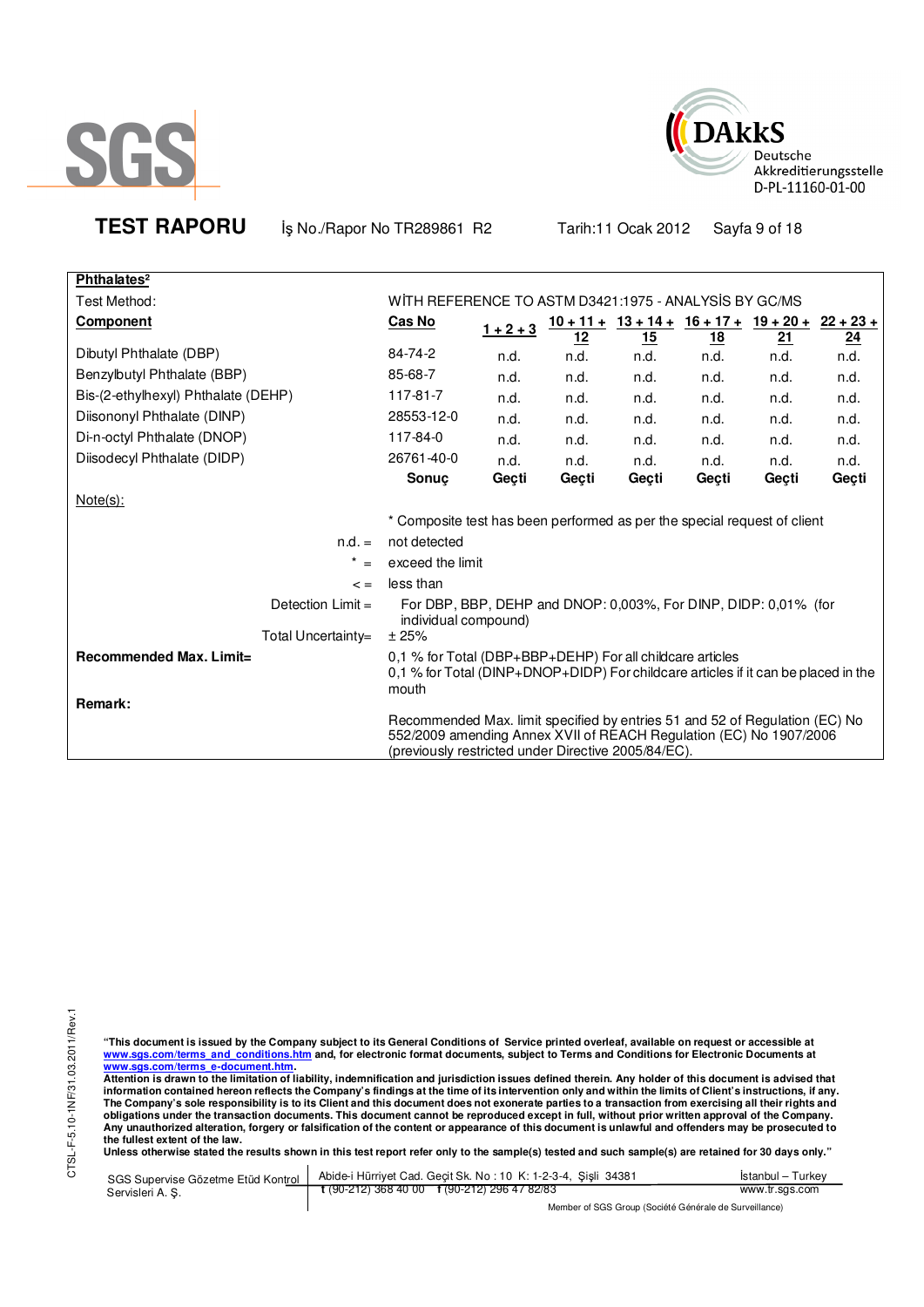



TEST RAPORU **by No./Rapor No TR289861 R2** Tarih:11 Ocak 2012 Sayfa 10 of 18

| Phthalates <sup>2</sup>                   |                                                                                                                                                                                                          |       |                |                                           |                |             |             |
|-------------------------------------------|----------------------------------------------------------------------------------------------------------------------------------------------------------------------------------------------------------|-------|----------------|-------------------------------------------|----------------|-------------|-------------|
| Test Method:                              | WITH REFERENCE TO ASTM D3421:1975 - ANALYSIS BY GC/MS                                                                                                                                                    |       |                |                                           |                |             |             |
| <b>Component</b>                          | <u>Cas No</u>                                                                                                                                                                                            |       |                | $25 + 26 + 28 + 29 + 31 + 32 + 34 + 35 +$ |                | $4 + 5 + 6$ | $7 + 8 + 9$ |
|                                           |                                                                                                                                                                                                          | 27    | $\frac{30}{2}$ | 33                                        | $\frac{36}{5}$ |             |             |
| Dibutyl Phthalate (DBP)                   | 84-74-2                                                                                                                                                                                                  | n.d.  | n.d.           | n.d.                                      | n.d.           | n.d.        | n.d.        |
| Benzylbutyl Phthalate (BBP)               | 85-68-7                                                                                                                                                                                                  | n.d.  | n.d.           | n.d.                                      | n.d.           | n.d.        | n.d.        |
| Bis-(2-ethylhexyl) Phthalate (DEHP)       | 117-81-7                                                                                                                                                                                                 | n.d.  | n.d.           | n.d.                                      | n.d.           | n.d.        | n.d.        |
| Diisononyl Phthalate (DINP)               | 28553-12-0                                                                                                                                                                                               | n.d.  | n.d.           | n.d.                                      | n.d.           | n.d.        | n.d.        |
| Di-n-octyl Phthalate (DNOP)               | 117-84-0                                                                                                                                                                                                 | n.d.  | n.d.           | n.d.                                      | n.d.           | n.d.        | n.d.        |
| Diisodecyl Phthalate (DIDP)               | 26761-40-0                                                                                                                                                                                               | n.d.  | n.d.           | n.d.                                      | n.d.           | n.d.        | n.d.        |
|                                           | <b>Sonuc</b>                                                                                                                                                                                             | Geçti | Gecti          | Gecti                                     | Geçti          | Gecti       | Geçti       |
| Note(s):                                  |                                                                                                                                                                                                          |       |                |                                           |                |             |             |
|                                           | * Composite test has been performed as per the special request of client                                                                                                                                 |       |                |                                           |                |             |             |
| $n.d. =$                                  | not detected                                                                                                                                                                                             |       |                |                                           |                |             |             |
| $=$                                       | exceed the limit                                                                                                                                                                                         |       |                |                                           |                |             |             |
| $\leq$ =                                  | less than                                                                                                                                                                                                |       |                |                                           |                |             |             |
| Detection $Limit =$                       | For DBP, BBP, DEHP and DNOP: 0,003%, For DINP, DIDP: 0,01% (for<br>individual compound)                                                                                                                  |       |                |                                           |                |             |             |
| Total Uncertainty=                        | ±25%                                                                                                                                                                                                     |       |                |                                           |                |             |             |
| <b>Recommended Max. Limit=</b><br>Remark: | 0.1 % for Total (DBP+BBP+DEHP) For all childcare articles<br>0.1 % for Total (DINP+DNOP+DIDP) For childcare articles if it can be placed in the<br>mouth                                                 |       |                |                                           |                |             |             |
|                                           | Recommended Max. limit specified by entries 51 and 52 of Regulation (EC) No<br>552/2009 amending Annex XVII of REACH Regulation (EC) No 1907/2006<br>(previously restricted under Directive 2005/84/EC). |       |                |                                           |                |             |             |

CTSL-F-5.10-1NF/31.03.2011/Rev.1 CTSL-F-5.10-1NF/31.03.2011/Rev.1

"This document is issued by the Company subject to its General Conditions of Service printed overleaf, available on request or accessible at<br>www.sgs.com/terms\_and\_conditions.htm\_and, for electronic format documents, subjec

<u>www.sgs.com/terms\_e-document.htm.</u><br>Attention is drawn to the limitation of liability, indemnification and jurisdiction issues defined therein. Any holder of this document is advised that<br>information contained hereon refle obligations under the transaction documents. This document cannot be reproduced except in full, without prior written approval of the Company.<br>Any unauthorized alteration, forgery or falsification of the content or appeara

**Unless otherwise stated the results shown in this test report refer only to the sample(s) tested and such sample(s) are retained for 30 days only."** 

| SGS Supervise Gözetme Etüd Kontrol | Abide-i Hürriyet Cad. Gecit Sk. No: 10 K: 1-2-3-4, Sisli 34381 | Istanbul – Turkev |
|------------------------------------|----------------------------------------------------------------|-------------------|
| Servisleri A. S.                   | $\frac{1}{2}$ (90-212) 368 40 00 f (90-212) 296 47 82/83       | www.tr.sgs.com    |
|                                    | Member of SGS Group (Société Générale de Surveillance)         |                   |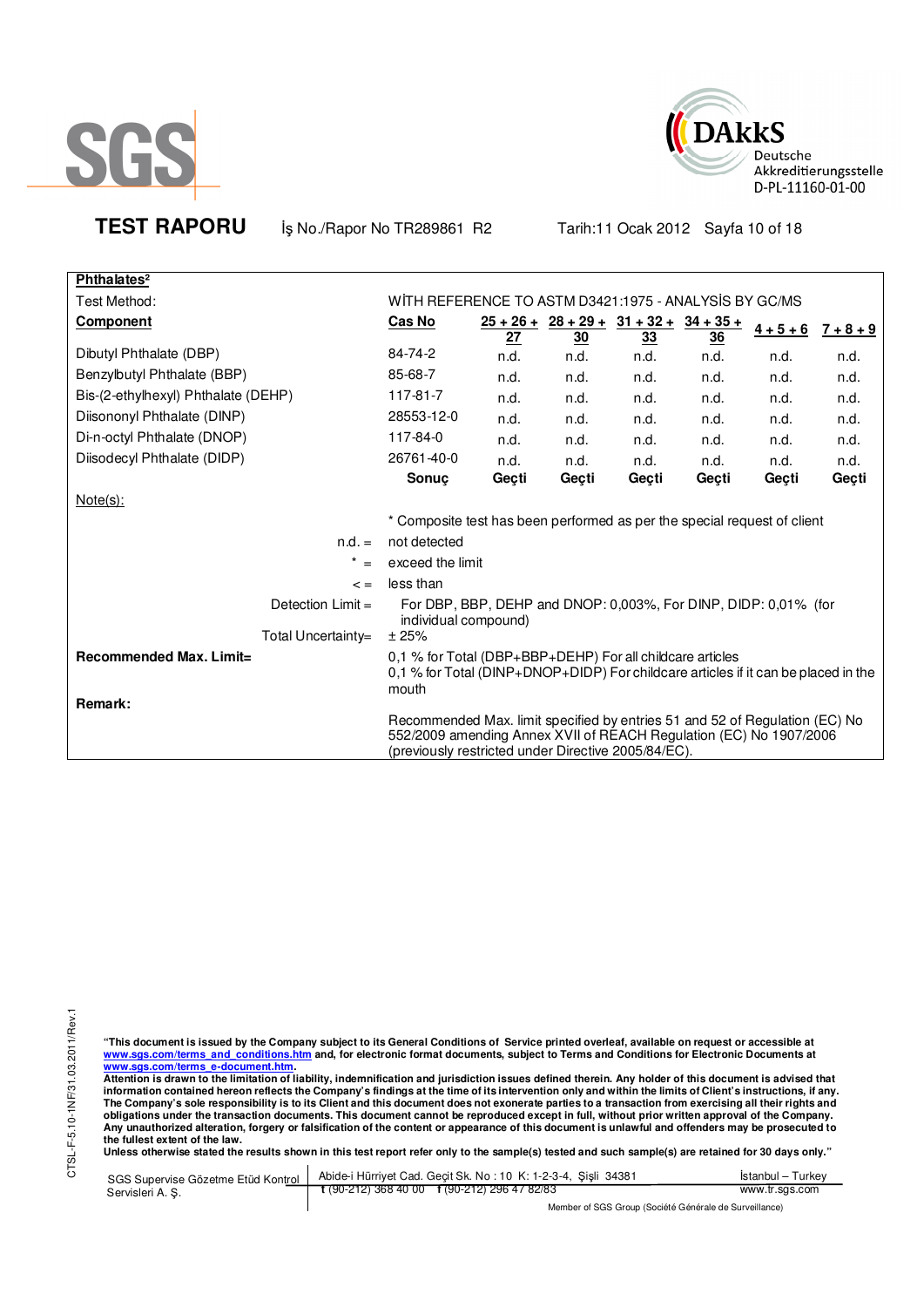



TEST RAPORU **by No./Rapor No TR289861 R2** Tarih:11 Ocak 2012 Sayfa 11 of 18

| Test Method:<br>WITH REFERENCE TO DIN 54231:2005 - ANALYSIS BY LC-DAD/MSD<br>$1 + 2 +$<br>$16 + 17$<br>$19 + 20$<br>$22 + 23$<br><b>Component</b><br>Cas No<br>$10 + 11$<br>$13 + 14$<br>$\overline{\mathbf{3}}$<br>$+12$<br>$+15$<br>$+18$<br>$+21$<br>$+24$<br>C.I. Disperse Blue 1 (Structure No: C.I. 64 500)<br>2475-45-8<br>n.d.<br>n.d.<br>n.d.<br>n.d.<br>n.d.<br>n.d.<br>C.I. Disperse Blue 3 (Structure No: C.I. 61 505)<br>2475-46-9<br>n.d.<br>n.d.<br>n.d.<br>n.d.<br>n.d.<br>n.d.<br>C.I. Disperse Blue 7 (Structure No: C.I. 62 500)<br>3179-90-6<br>n.d.<br>n.d.<br>n.d.<br>n.d.<br>n.d.<br>n.d.<br>C.I. Disperse Blue 26 (Structure No: C.I. 63 305)<br>3860-63-7<br>n.d.<br>n.d.<br>n.d.<br>n.d.<br>n.d.<br>n.d.<br>C.I. Disperse Blue 35<br>56524-77-7<br>n.d.<br>n.d.<br>n.d.<br>n.d.<br>n.d.<br>n.d.<br>56524-76-6<br>C.I. Disperse Blue 102<br>12222-97-8<br>n.d.<br>n.d.<br>n.d.<br>n.d.<br>n.d.<br>n.d.<br>12223-01-7<br>C.I. Disperse Blue 106<br>n.d.<br>n.d.<br>n.d.<br>n.d.<br>n.d.<br>n.d.<br>C.I. Disperse Blue 124<br>61951-51-7<br>n.d.<br>n.d.<br>n.d.<br>n.d.<br>n.d.<br>n.d.<br>C.I. Disperse Brown 1<br>23355-64-8<br>n.d.<br>n.d.<br>n.d.<br>n.d.<br>n.d.<br>n.d.<br>2581-69-3<br>C.I. Disperse Orange 1 (Structure No: C.I. 11 080)<br>n.d.<br>n.d.<br>n.d.<br>n.d.<br>n.d.<br>n.d.<br>C.I. Disperse Orange 3 (Structure No: C.I. 11 005)<br>730-40-5<br>n.d.<br>n.d.<br>n.d.<br>n.d.<br>n.d.<br>n.d.<br>13301-61-6<br>C.I. Disperse Orange 37/76<br>n.d.<br>n.d.<br>n.d.<br>n.d.<br>n.d.<br>n.d.<br>C.I. Disperse Red 1 (Structure No: C.I. 11 110)<br>2872-52-8<br>n.d.<br>n.d.<br>n.d.<br>n.d.<br>n.d.<br>n.d.<br>C.I. Disperse Red 11 (Structure No: C.I. 62 015)<br>2872-48-2<br>n.d.<br>n.d.<br>n.d.<br>n.d.<br>n.d.<br>n.d.<br>C.I. Disperse Red 17 (Structure No: C.I. 11 210)<br>3179-89-3<br>n.d.<br>n.d.<br>n.d.<br>n.d.<br>n.d.<br>n.d.<br>C.I. Disperse Yellow 1 (Structure No: C.I. 10 345)<br>119-15-3<br>n.d.<br>n.d.<br>n.d.<br>n.d.<br>n.d.<br>n.d.<br>C.I. Disperse Yellow 3 (Structure No: C.I. 11 855)<br>2832-40-8<br>n.d.<br>n.d.<br>n.d.<br>n.d.<br>n.d.<br>n.d.<br>C.I. Disperse Yellow 9 (Structure No: C.I. 10 375)<br>6373-73-5<br>n.d.<br>n.d.<br>n.d.<br>n.d.<br>n.d.<br>n.d.<br>C.I. Disperse Yellow 23<br>6250-23-3<br>n.d.<br>n.d.<br>n.d.<br>n.d.<br>n.d.<br>n.d.<br>C.I. Disperse Yellow 39<br>n.d.<br>n.d.<br>n.d.<br>n.d.<br>n.d.<br>n.d.<br>C.I. Disperse Yellow 49<br>54824-37-2<br>n.d.<br>n.d.<br>n.d.<br>n.d.<br>n.d.<br>n.d.<br>C.I. Disperse Orange 149<br>85136-74-9<br>n.d.<br>n.d.<br>n.d.<br>n.d.<br>n.d.<br>n.d.<br>Sonuç<br>Geçti<br>Geçti<br>Geçti<br>Geçti<br>Geçti<br>Geçti<br>Results reported on sample extract only. The unit of result is mg/kg.<br>$Note(s)$ :<br>$n.d. =$<br>not detected<br>exceed the limit<br>less than<br>$\lt$ =<br>Detection Limit =<br>15 mg/kg (for individual compound)<br>Requirement by the client=<br>Not detected | <b>Allergenous Disperse Dyes<sup>2</sup></b> |  |  |  |  |
|-------------------------------------------------------------------------------------------------------------------------------------------------------------------------------------------------------------------------------------------------------------------------------------------------------------------------------------------------------------------------------------------------------------------------------------------------------------------------------------------------------------------------------------------------------------------------------------------------------------------------------------------------------------------------------------------------------------------------------------------------------------------------------------------------------------------------------------------------------------------------------------------------------------------------------------------------------------------------------------------------------------------------------------------------------------------------------------------------------------------------------------------------------------------------------------------------------------------------------------------------------------------------------------------------------------------------------------------------------------------------------------------------------------------------------------------------------------------------------------------------------------------------------------------------------------------------------------------------------------------------------------------------------------------------------------------------------------------------------------------------------------------------------------------------------------------------------------------------------------------------------------------------------------------------------------------------------------------------------------------------------------------------------------------------------------------------------------------------------------------------------------------------------------------------------------------------------------------------------------------------------------------------------------------------------------------------------------------------------------------------------------------------------------------------------------------------------------------------------------------------------------------------------------------------------------------------------------------------------------------------------------------------------------------------------------------------------------------------------------------------------------------------------------------------------------------------------------------------------------------------------------------------------------------------------------------------|----------------------------------------------|--|--|--|--|
|                                                                                                                                                                                                                                                                                                                                                                                                                                                                                                                                                                                                                                                                                                                                                                                                                                                                                                                                                                                                                                                                                                                                                                                                                                                                                                                                                                                                                                                                                                                                                                                                                                                                                                                                                                                                                                                                                                                                                                                                                                                                                                                                                                                                                                                                                                                                                                                                                                                                                                                                                                                                                                                                                                                                                                                                                                                                                                                                                 |                                              |  |  |  |  |
|                                                                                                                                                                                                                                                                                                                                                                                                                                                                                                                                                                                                                                                                                                                                                                                                                                                                                                                                                                                                                                                                                                                                                                                                                                                                                                                                                                                                                                                                                                                                                                                                                                                                                                                                                                                                                                                                                                                                                                                                                                                                                                                                                                                                                                                                                                                                                                                                                                                                                                                                                                                                                                                                                                                                                                                                                                                                                                                                                 |                                              |  |  |  |  |
|                                                                                                                                                                                                                                                                                                                                                                                                                                                                                                                                                                                                                                                                                                                                                                                                                                                                                                                                                                                                                                                                                                                                                                                                                                                                                                                                                                                                                                                                                                                                                                                                                                                                                                                                                                                                                                                                                                                                                                                                                                                                                                                                                                                                                                                                                                                                                                                                                                                                                                                                                                                                                                                                                                                                                                                                                                                                                                                                                 |                                              |  |  |  |  |
|                                                                                                                                                                                                                                                                                                                                                                                                                                                                                                                                                                                                                                                                                                                                                                                                                                                                                                                                                                                                                                                                                                                                                                                                                                                                                                                                                                                                                                                                                                                                                                                                                                                                                                                                                                                                                                                                                                                                                                                                                                                                                                                                                                                                                                                                                                                                                                                                                                                                                                                                                                                                                                                                                                                                                                                                                                                                                                                                                 |                                              |  |  |  |  |
|                                                                                                                                                                                                                                                                                                                                                                                                                                                                                                                                                                                                                                                                                                                                                                                                                                                                                                                                                                                                                                                                                                                                                                                                                                                                                                                                                                                                                                                                                                                                                                                                                                                                                                                                                                                                                                                                                                                                                                                                                                                                                                                                                                                                                                                                                                                                                                                                                                                                                                                                                                                                                                                                                                                                                                                                                                                                                                                                                 |                                              |  |  |  |  |
|                                                                                                                                                                                                                                                                                                                                                                                                                                                                                                                                                                                                                                                                                                                                                                                                                                                                                                                                                                                                                                                                                                                                                                                                                                                                                                                                                                                                                                                                                                                                                                                                                                                                                                                                                                                                                                                                                                                                                                                                                                                                                                                                                                                                                                                                                                                                                                                                                                                                                                                                                                                                                                                                                                                                                                                                                                                                                                                                                 |                                              |  |  |  |  |
|                                                                                                                                                                                                                                                                                                                                                                                                                                                                                                                                                                                                                                                                                                                                                                                                                                                                                                                                                                                                                                                                                                                                                                                                                                                                                                                                                                                                                                                                                                                                                                                                                                                                                                                                                                                                                                                                                                                                                                                                                                                                                                                                                                                                                                                                                                                                                                                                                                                                                                                                                                                                                                                                                                                                                                                                                                                                                                                                                 |                                              |  |  |  |  |
|                                                                                                                                                                                                                                                                                                                                                                                                                                                                                                                                                                                                                                                                                                                                                                                                                                                                                                                                                                                                                                                                                                                                                                                                                                                                                                                                                                                                                                                                                                                                                                                                                                                                                                                                                                                                                                                                                                                                                                                                                                                                                                                                                                                                                                                                                                                                                                                                                                                                                                                                                                                                                                                                                                                                                                                                                                                                                                                                                 |                                              |  |  |  |  |
|                                                                                                                                                                                                                                                                                                                                                                                                                                                                                                                                                                                                                                                                                                                                                                                                                                                                                                                                                                                                                                                                                                                                                                                                                                                                                                                                                                                                                                                                                                                                                                                                                                                                                                                                                                                                                                                                                                                                                                                                                                                                                                                                                                                                                                                                                                                                                                                                                                                                                                                                                                                                                                                                                                                                                                                                                                                                                                                                                 |                                              |  |  |  |  |
|                                                                                                                                                                                                                                                                                                                                                                                                                                                                                                                                                                                                                                                                                                                                                                                                                                                                                                                                                                                                                                                                                                                                                                                                                                                                                                                                                                                                                                                                                                                                                                                                                                                                                                                                                                                                                                                                                                                                                                                                                                                                                                                                                                                                                                                                                                                                                                                                                                                                                                                                                                                                                                                                                                                                                                                                                                                                                                                                                 |                                              |  |  |  |  |
|                                                                                                                                                                                                                                                                                                                                                                                                                                                                                                                                                                                                                                                                                                                                                                                                                                                                                                                                                                                                                                                                                                                                                                                                                                                                                                                                                                                                                                                                                                                                                                                                                                                                                                                                                                                                                                                                                                                                                                                                                                                                                                                                                                                                                                                                                                                                                                                                                                                                                                                                                                                                                                                                                                                                                                                                                                                                                                                                                 |                                              |  |  |  |  |
|                                                                                                                                                                                                                                                                                                                                                                                                                                                                                                                                                                                                                                                                                                                                                                                                                                                                                                                                                                                                                                                                                                                                                                                                                                                                                                                                                                                                                                                                                                                                                                                                                                                                                                                                                                                                                                                                                                                                                                                                                                                                                                                                                                                                                                                                                                                                                                                                                                                                                                                                                                                                                                                                                                                                                                                                                                                                                                                                                 |                                              |  |  |  |  |
|                                                                                                                                                                                                                                                                                                                                                                                                                                                                                                                                                                                                                                                                                                                                                                                                                                                                                                                                                                                                                                                                                                                                                                                                                                                                                                                                                                                                                                                                                                                                                                                                                                                                                                                                                                                                                                                                                                                                                                                                                                                                                                                                                                                                                                                                                                                                                                                                                                                                                                                                                                                                                                                                                                                                                                                                                                                                                                                                                 |                                              |  |  |  |  |
|                                                                                                                                                                                                                                                                                                                                                                                                                                                                                                                                                                                                                                                                                                                                                                                                                                                                                                                                                                                                                                                                                                                                                                                                                                                                                                                                                                                                                                                                                                                                                                                                                                                                                                                                                                                                                                                                                                                                                                                                                                                                                                                                                                                                                                                                                                                                                                                                                                                                                                                                                                                                                                                                                                                                                                                                                                                                                                                                                 |                                              |  |  |  |  |
|                                                                                                                                                                                                                                                                                                                                                                                                                                                                                                                                                                                                                                                                                                                                                                                                                                                                                                                                                                                                                                                                                                                                                                                                                                                                                                                                                                                                                                                                                                                                                                                                                                                                                                                                                                                                                                                                                                                                                                                                                                                                                                                                                                                                                                                                                                                                                                                                                                                                                                                                                                                                                                                                                                                                                                                                                                                                                                                                                 |                                              |  |  |  |  |
|                                                                                                                                                                                                                                                                                                                                                                                                                                                                                                                                                                                                                                                                                                                                                                                                                                                                                                                                                                                                                                                                                                                                                                                                                                                                                                                                                                                                                                                                                                                                                                                                                                                                                                                                                                                                                                                                                                                                                                                                                                                                                                                                                                                                                                                                                                                                                                                                                                                                                                                                                                                                                                                                                                                                                                                                                                                                                                                                                 |                                              |  |  |  |  |
|                                                                                                                                                                                                                                                                                                                                                                                                                                                                                                                                                                                                                                                                                                                                                                                                                                                                                                                                                                                                                                                                                                                                                                                                                                                                                                                                                                                                                                                                                                                                                                                                                                                                                                                                                                                                                                                                                                                                                                                                                                                                                                                                                                                                                                                                                                                                                                                                                                                                                                                                                                                                                                                                                                                                                                                                                                                                                                                                                 |                                              |  |  |  |  |
|                                                                                                                                                                                                                                                                                                                                                                                                                                                                                                                                                                                                                                                                                                                                                                                                                                                                                                                                                                                                                                                                                                                                                                                                                                                                                                                                                                                                                                                                                                                                                                                                                                                                                                                                                                                                                                                                                                                                                                                                                                                                                                                                                                                                                                                                                                                                                                                                                                                                                                                                                                                                                                                                                                                                                                                                                                                                                                                                                 |                                              |  |  |  |  |
|                                                                                                                                                                                                                                                                                                                                                                                                                                                                                                                                                                                                                                                                                                                                                                                                                                                                                                                                                                                                                                                                                                                                                                                                                                                                                                                                                                                                                                                                                                                                                                                                                                                                                                                                                                                                                                                                                                                                                                                                                                                                                                                                                                                                                                                                                                                                                                                                                                                                                                                                                                                                                                                                                                                                                                                                                                                                                                                                                 |                                              |  |  |  |  |
|                                                                                                                                                                                                                                                                                                                                                                                                                                                                                                                                                                                                                                                                                                                                                                                                                                                                                                                                                                                                                                                                                                                                                                                                                                                                                                                                                                                                                                                                                                                                                                                                                                                                                                                                                                                                                                                                                                                                                                                                                                                                                                                                                                                                                                                                                                                                                                                                                                                                                                                                                                                                                                                                                                                                                                                                                                                                                                                                                 |                                              |  |  |  |  |
|                                                                                                                                                                                                                                                                                                                                                                                                                                                                                                                                                                                                                                                                                                                                                                                                                                                                                                                                                                                                                                                                                                                                                                                                                                                                                                                                                                                                                                                                                                                                                                                                                                                                                                                                                                                                                                                                                                                                                                                                                                                                                                                                                                                                                                                                                                                                                                                                                                                                                                                                                                                                                                                                                                                                                                                                                                                                                                                                                 |                                              |  |  |  |  |
|                                                                                                                                                                                                                                                                                                                                                                                                                                                                                                                                                                                                                                                                                                                                                                                                                                                                                                                                                                                                                                                                                                                                                                                                                                                                                                                                                                                                                                                                                                                                                                                                                                                                                                                                                                                                                                                                                                                                                                                                                                                                                                                                                                                                                                                                                                                                                                                                                                                                                                                                                                                                                                                                                                                                                                                                                                                                                                                                                 |                                              |  |  |  |  |
|                                                                                                                                                                                                                                                                                                                                                                                                                                                                                                                                                                                                                                                                                                                                                                                                                                                                                                                                                                                                                                                                                                                                                                                                                                                                                                                                                                                                                                                                                                                                                                                                                                                                                                                                                                                                                                                                                                                                                                                                                                                                                                                                                                                                                                                                                                                                                                                                                                                                                                                                                                                                                                                                                                                                                                                                                                                                                                                                                 |                                              |  |  |  |  |
|                                                                                                                                                                                                                                                                                                                                                                                                                                                                                                                                                                                                                                                                                                                                                                                                                                                                                                                                                                                                                                                                                                                                                                                                                                                                                                                                                                                                                                                                                                                                                                                                                                                                                                                                                                                                                                                                                                                                                                                                                                                                                                                                                                                                                                                                                                                                                                                                                                                                                                                                                                                                                                                                                                                                                                                                                                                                                                                                                 |                                              |  |  |  |  |
|                                                                                                                                                                                                                                                                                                                                                                                                                                                                                                                                                                                                                                                                                                                                                                                                                                                                                                                                                                                                                                                                                                                                                                                                                                                                                                                                                                                                                                                                                                                                                                                                                                                                                                                                                                                                                                                                                                                                                                                                                                                                                                                                                                                                                                                                                                                                                                                                                                                                                                                                                                                                                                                                                                                                                                                                                                                                                                                                                 |                                              |  |  |  |  |
|                                                                                                                                                                                                                                                                                                                                                                                                                                                                                                                                                                                                                                                                                                                                                                                                                                                                                                                                                                                                                                                                                                                                                                                                                                                                                                                                                                                                                                                                                                                                                                                                                                                                                                                                                                                                                                                                                                                                                                                                                                                                                                                                                                                                                                                                                                                                                                                                                                                                                                                                                                                                                                                                                                                                                                                                                                                                                                                                                 |                                              |  |  |  |  |
|                                                                                                                                                                                                                                                                                                                                                                                                                                                                                                                                                                                                                                                                                                                                                                                                                                                                                                                                                                                                                                                                                                                                                                                                                                                                                                                                                                                                                                                                                                                                                                                                                                                                                                                                                                                                                                                                                                                                                                                                                                                                                                                                                                                                                                                                                                                                                                                                                                                                                                                                                                                                                                                                                                                                                                                                                                                                                                                                                 |                                              |  |  |  |  |
|                                                                                                                                                                                                                                                                                                                                                                                                                                                                                                                                                                                                                                                                                                                                                                                                                                                                                                                                                                                                                                                                                                                                                                                                                                                                                                                                                                                                                                                                                                                                                                                                                                                                                                                                                                                                                                                                                                                                                                                                                                                                                                                                                                                                                                                                                                                                                                                                                                                                                                                                                                                                                                                                                                                                                                                                                                                                                                                                                 |                                              |  |  |  |  |
|                                                                                                                                                                                                                                                                                                                                                                                                                                                                                                                                                                                                                                                                                                                                                                                                                                                                                                                                                                                                                                                                                                                                                                                                                                                                                                                                                                                                                                                                                                                                                                                                                                                                                                                                                                                                                                                                                                                                                                                                                                                                                                                                                                                                                                                                                                                                                                                                                                                                                                                                                                                                                                                                                                                                                                                                                                                                                                                                                 |                                              |  |  |  |  |
|                                                                                                                                                                                                                                                                                                                                                                                                                                                                                                                                                                                                                                                                                                                                                                                                                                                                                                                                                                                                                                                                                                                                                                                                                                                                                                                                                                                                                                                                                                                                                                                                                                                                                                                                                                                                                                                                                                                                                                                                                                                                                                                                                                                                                                                                                                                                                                                                                                                                                                                                                                                                                                                                                                                                                                                                                                                                                                                                                 |                                              |  |  |  |  |
|                                                                                                                                                                                                                                                                                                                                                                                                                                                                                                                                                                                                                                                                                                                                                                                                                                                                                                                                                                                                                                                                                                                                                                                                                                                                                                                                                                                                                                                                                                                                                                                                                                                                                                                                                                                                                                                                                                                                                                                                                                                                                                                                                                                                                                                                                                                                                                                                                                                                                                                                                                                                                                                                                                                                                                                                                                                                                                                                                 |                                              |  |  |  |  |
|                                                                                                                                                                                                                                                                                                                                                                                                                                                                                                                                                                                                                                                                                                                                                                                                                                                                                                                                                                                                                                                                                                                                                                                                                                                                                                                                                                                                                                                                                                                                                                                                                                                                                                                                                                                                                                                                                                                                                                                                                                                                                                                                                                                                                                                                                                                                                                                                                                                                                                                                                                                                                                                                                                                                                                                                                                                                                                                                                 |                                              |  |  |  |  |
|                                                                                                                                                                                                                                                                                                                                                                                                                                                                                                                                                                                                                                                                                                                                                                                                                                                                                                                                                                                                                                                                                                                                                                                                                                                                                                                                                                                                                                                                                                                                                                                                                                                                                                                                                                                                                                                                                                                                                                                                                                                                                                                                                                                                                                                                                                                                                                                                                                                                                                                                                                                                                                                                                                                                                                                                                                                                                                                                                 |                                              |  |  |  |  |

"This document is issued by the Company subject to its General Conditions of Service printed overleaf, available on request or accessible at<br>www.sgs.com/terms\_and\_conditions.htm\_and, for electronic format documents, subjec

<u>www.sgs.com/terms\_e-document.htm.</u><br>Attention is drawn to the limitation of liability, indemnification and jurisdiction issues defined therein. Any holder of this document is advised that<br>information contained hereon refle obligations under the transaction documents. This document cannot be reproduced except in full, without prior written approval of the Company.<br>Any unauthorized alteration, forgery or falsification of the content or appeara

**Unless otherwise stated the results shown in this test report refer only to the sample(s) tested and such sample(s) are retained for 30 days only."** 

| SGS Supervise Gözetme Etüd Kontrol | Abide-i Hürriyet Cad. Geçit Sk. No: 10 K: 1-2-3-4, Şişli 34381 | Istanbul - Turkev |  |
|------------------------------------|----------------------------------------------------------------|-------------------|--|
| Servisleri A. S.                   | $\frac{1}{2}$ (90-212) 368 40 00 f (90-212) 296 47 82/83       | www.tr.sgs.com    |  |
|                                    | Mambar of BCB Crown (Bogiátá Cápárolo de Buruaillonge)         |                   |  |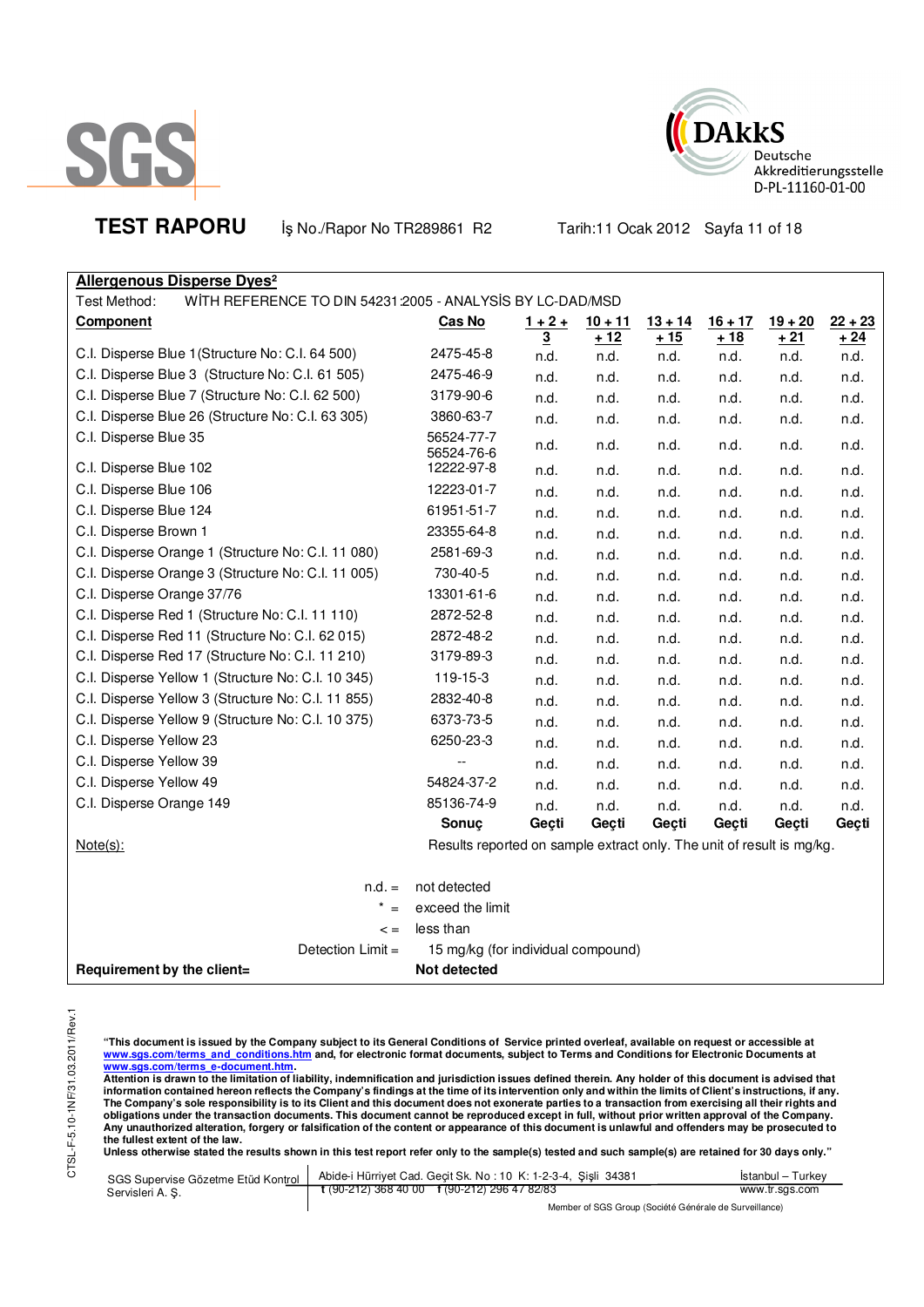



**TEST RAPORU iş No./Rapor No TR289861 R2** Tarih:11 Ocak 2012 Sayfa 12 of 18

| <b>Allergenous Disperse Dyes<sup>2</sup></b>                              |                                                                       |           |             |             |             |       |                  |
|---------------------------------------------------------------------------|-----------------------------------------------------------------------|-----------|-------------|-------------|-------------|-------|------------------|
| WITH REFERENCE TO DIN 54231:2005 - ANALYSIS BY LC-DAD/MSD<br>Test Method: |                                                                       |           |             |             |             |       |                  |
| Component                                                                 | Cas No                                                                | $25 + 26$ | $28 + 29$   | $31 + 32$   | $34 + 35$   | 38    | $\frac{4+5+}{6}$ |
|                                                                           | 2475-45-8                                                             | $+27$     | <u>+ 30</u> | <u>+ 33</u> | <u>+ 36</u> |       | <u>6</u>         |
| C.I. Disperse Blue 1 (Structure No: C.I. 64 500)                          | 2475-46-9                                                             | n.d.      | n.d.        | n.d.        | n.d.        | n.d.  | n.d.             |
| C.I. Disperse Blue 3 (Structure No: C.I. 61 505)                          |                                                                       | n.d.      | n.d.        | n.d.        | n.d.        | n.d.  | n.d.             |
| C.I. Disperse Blue 7 (Structure No: C.I. 62 500)                          | 3179-90-6                                                             | n.d.      | n.d.        | n.d.        | n.d.        | n.d.  | n.d.             |
| C.I. Disperse Blue 26 (Structure No: C.I. 63 305)                         | 3860-63-7                                                             | n.d.      | n.d.        | n.d.        | n.d.        | n.d.  | n.d.             |
| C.I. Disperse Blue 35                                                     | 56524-77-7<br>56524-76-6                                              | n.d.      | n.d.        | n.d.        | n.d.        | n.d.  | n.d.             |
| C.I. Disperse Blue 102                                                    | 12222-97-8                                                            | n.d.      | n.d.        | n.d.        | n.d.        | n.d.  | n.d.             |
| C.I. Disperse Blue 106                                                    | 12223-01-7                                                            | n.d.      | n.d.        | n.d.        | n.d.        | n.d.  | n.d.             |
| C.I. Disperse Blue 124                                                    | 61951-51-7                                                            | n.d.      | n.d.        | n.d.        | n.d.        | n.d.  | n.d.             |
| C.I. Disperse Brown 1                                                     | 23355-64-8                                                            | n.d.      | n.d.        | n.d.        | n.d.        | n.d.  | n.d.             |
| C.I. Disperse Orange 1 (Structure No: C.I. 11 080)                        | 2581-69-3                                                             | n.d.      | n.d.        | n.d.        | n.d.        | n.d.  | n.d.             |
| C.I. Disperse Orange 3 (Structure No: C.I. 11 005)                        | 730-40-5                                                              | n.d.      | n.d.        | n.d.        | n.d.        | n.d.  | n.d.             |
| C.I. Disperse Orange 37/76                                                | 13301-61-6                                                            | n.d.      | n.d.        | n.d.        | n.d.        | n.d.  | n.d.             |
| C.I. Disperse Red 1 (Structure No: C.I. 11 110)                           | 2872-52-8                                                             | n.d.      | n.d.        | n.d.        | n.d.        | n.d.  | n.d.             |
| C.I. Disperse Red 11 (Structure No: C.I. 62 015)                          | 2872-48-2                                                             | n.d.      | n.d.        | n.d.        | n.d.        | n.d.  | n.d.             |
| C.I. Disperse Red 17 (Structure No: C.I. 11 210)                          | 3179-89-3                                                             | n.d.      | n.d.        | n.d.        | n.d.        | n.d.  | n.d.             |
| C.I. Disperse Yellow 1 (Structure No: C.I. 10 345)                        | 119-15-3                                                              | n.d.      | n.d.        | n.d.        | n.d.        | n.d.  | n.d.             |
| C.I. Disperse Yellow 3 (Structure No: C.I. 11 855)                        | 2832-40-8                                                             | n.d.      | n.d.        | n.d.        | n.d.        | n.d.  | n.d.             |
| C.I. Disperse Yellow 9 (Structure No: C.I. 10 375)                        | 6373-73-5                                                             | n.d.      | n.d.        | n.d.        | n.d.        | n.d.  | n.d.             |
| C.I. Disperse Yellow 23                                                   | 6250-23-3                                                             | n.d.      | n.d.        | n.d.        | n.d.        | n.d.  | n.d.             |
| C.I. Disperse Yellow 39                                                   | $-$                                                                   | n.d.      | n.d.        | n.d.        | n.d.        | n.d.  | n.d.             |
| C.I. Disperse Yellow 49                                                   | 54824-37-2                                                            | n.d.      | n.d.        | n.d.        | n.d.        | n.d.  | n.d.             |
| C.I. Disperse Orange 149                                                  | 85136-74-9                                                            | n.d.      | n.d.        | n.d.        | n.d.        | n.d.  | n.d.             |
|                                                                           | Sonuç                                                                 | Geçti     | Geçti       | Geçti       | Geçti       | Geçti | Geçti            |
| $Note(s)$ :                                                               | Results reported on sample extract only. The unit of result is mg/kg. |           |             |             |             |       |                  |
| $n.d. =$                                                                  | not detected                                                          |           |             |             |             |       |                  |
| $^\star\,$ =                                                              | exceed the limit                                                      |           |             |             |             |       |                  |
| $\leq$ =                                                                  | less than                                                             |           |             |             |             |       |                  |
| Detection Limit =                                                         | 15 mg/kg (for individual compound)                                    |           |             |             |             |       |                  |
| Requirement by the client=                                                | Not detected                                                          |           |             |             |             |       |                  |

"This document is issued by the Company subject to its General Conditions of Service printed overleaf, available on request or accessible at<br>www.sgs.com/terms\_and\_conditions.htm\_and, for electronic format documents, subjec

<mark>www.sgs.com/terms\_e-document.htm.</mark><br>Attention is drawn to the limitation of liability, indemnification and jurisdiction issues defined therein. Any holder of this document is advised that information contained hereon reflects the Company's findings at the time of its intervention only and within the limits of Client's instructions, if any.<br>The Company's sole responsibility is to its Client and this document obligations under the transaction documents. This document cannot be reproduced except in full, without prior written approval of the Company.<br>Any unauthorized alteration, forgery or falsification of the content or appeara

Unless otherwise stated the results shown in this test report refer only to the sample(s) tested and such sample(s) are retained for 30 days only."

| SGS Supervise Gözetme Etüd Kontrol II | Abide-i Hürriyet Cad. Geçit Sk. No: 10 K: 1-2-3-4, Şişli 34381                                                                                                                                                                                                               | Istanbul – Turkev |  |  |  |
|---------------------------------------|------------------------------------------------------------------------------------------------------------------------------------------------------------------------------------------------------------------------------------------------------------------------------|-------------------|--|--|--|
| Servisleri A.S.                       | $\frac{1}{2}$ (90-212) 368 40 00 f (90-212) 296 47 82/83                                                                                                                                                                                                                     | www.tr.sgs.com    |  |  |  |
|                                       | $M_{\odot}$ . Let $M_{\odot}$ and $M_{\odot}$ and $M_{\odot}$ and $M_{\odot}$ and $M_{\odot}$ and $M_{\odot}$ are $M_{\odot}$ . Then is a set of $M_{\odot}$ and $M_{\odot}$ are $M_{\odot}$ and $M_{\odot}$ are $M_{\odot}$ are $M_{\odot}$ and $M_{\odot}$ are $M_{\odot}$ |                   |  |  |  |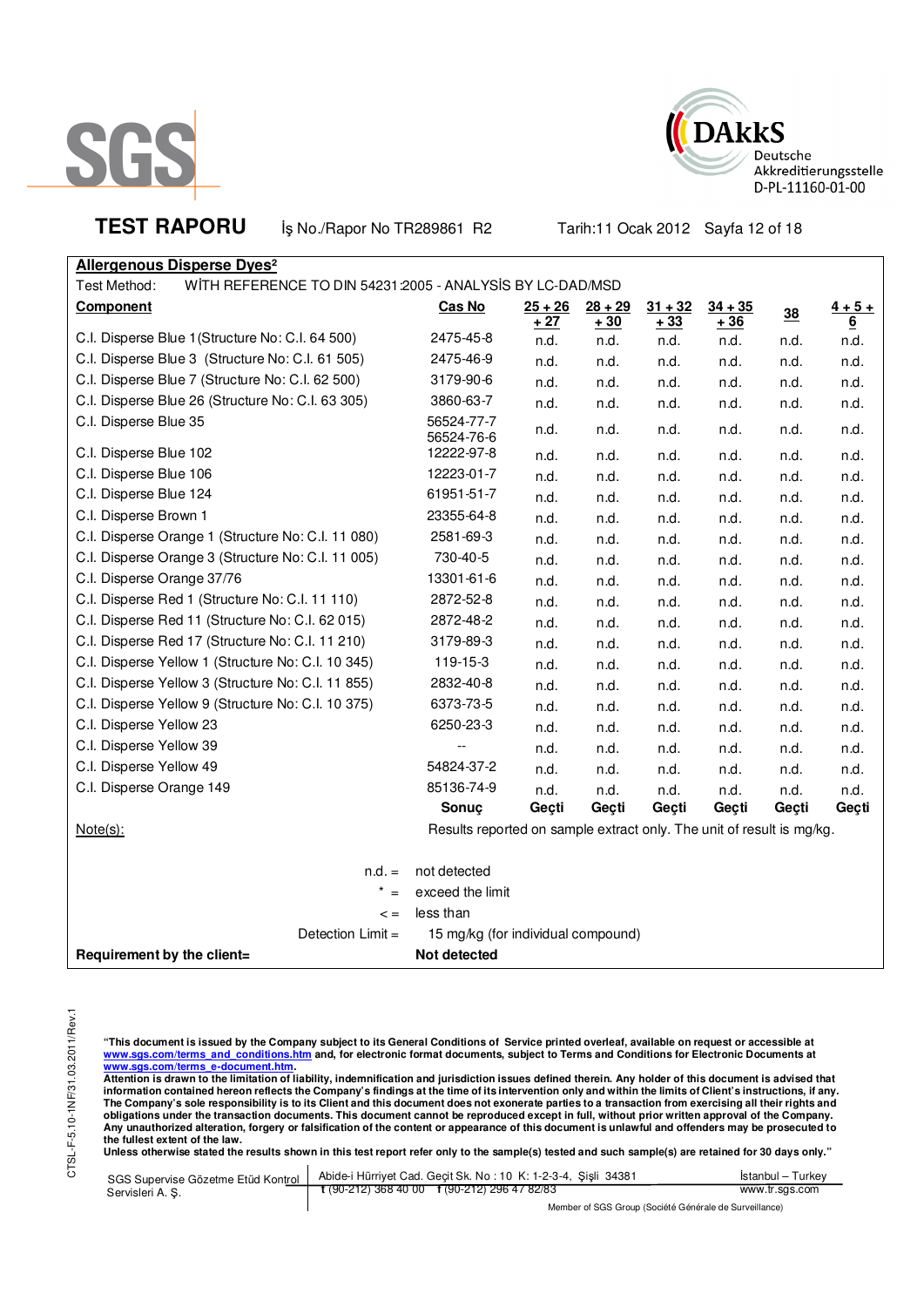

**DAkkS** Deutsche Akkreditierungsstelle D-PL-11160-01-00

**TEST RAPORU iş No./Rapor No TR289861 R2** Tarih:11 Ocak 2012 Sayfa 13 of 18

| <b>Allergenous Disperse Dyes<sup>2</sup></b>                              |                                                                       |             |
|---------------------------------------------------------------------------|-----------------------------------------------------------------------|-------------|
| Test Method:<br>WITH REFERENCE TO DIN 54231:2005 - ANALYSIS BY LC-DAD/MSD |                                                                       |             |
| Component                                                                 | Cas No                                                                | $7 + 8 + 9$ |
| C.I. Disperse Blue 1 (Structure No: C.I. 64 500)                          | 2475-45-8                                                             | n.d.        |
| C.I. Disperse Blue 3 (Structure No: C.I. 61 505)                          | 2475-46-9                                                             | n.d.        |
| C.I. Disperse Blue 7 (Structure No: C.I. 62 500)                          | 3179-90-6                                                             | n.d.        |
| C.I. Disperse Blue 26 (Structure No: C.I. 63 305)                         | 3860-63-7                                                             | n.d.        |
| C.I. Disperse Blue 35                                                     | 56524-77-7<br>56524-76-6                                              | n.d.        |
| C.I. Disperse Blue 102                                                    | 12222-97-8                                                            | n.d.        |
| C.I. Disperse Blue 106                                                    | 12223-01-7                                                            | n.d.        |
| C.I. Disperse Blue 124                                                    | 61951-51-7                                                            | n.d.        |
| C.I. Disperse Brown 1                                                     | 23355-64-8                                                            | n.d.        |
| C.I. Disperse Orange 1 (Structure No: C.I. 11 080)                        | 2581-69-3                                                             | n.d.        |
| C.I. Disperse Orange 3 (Structure No: C.I. 11 005)                        | 730-40-5                                                              | n.d.        |
| C.I. Disperse Orange 37/76                                                | 13301-61-6                                                            | n.d.        |
| C.I. Disperse Red 1 (Structure No: C.I. 11 110)                           | 2872-52-8                                                             | n.d.        |
| C.I. Disperse Red 11 (Structure No: C.I. 62 015)                          | 2872-48-2                                                             | n.d.        |
| C.I. Disperse Red 17 (Structure No: C.I. 11 210)                          | 3179-89-3                                                             | n.d.        |
| C.I. Disperse Yellow 1 (Structure No: C.I. 10 345)                        | 119-15-3                                                              | n.d.        |
| C.I. Disperse Yellow 3 (Structure No: C.I. 11 855)                        | 2832-40-8                                                             | n.d.        |
| C.I. Disperse Yellow 9 (Structure No: C.I. 10 375)                        | 6373-73-5                                                             | n.d.        |
| C.I. Disperse Yellow 23                                                   | 6250-23-3                                                             | n.d.        |
| C.I. Disperse Yellow 39                                                   | $\overline{\phantom{a}}$                                              | n.d.        |
| C.I. Disperse Yellow 49                                                   | 54824-37-2                                                            | n.d.        |
| C.I. Disperse Orange 149                                                  | 85136-74-9                                                            | n.d.        |
|                                                                           | Sonuç                                                                 | Geçti       |
| $Note(s)$ :                                                               | Results reported on sample extract only. The unit of result is mg/kg. |             |
| $n.d. =$                                                                  | not detected                                                          |             |
| $x^* =$                                                                   | exceed the limit                                                      |             |
| $\leq$ =                                                                  | less than                                                             |             |
| Detection Limit =                                                         | 15 mg/kg (for individual compound)                                    |             |
| Requirement by the client=                                                | Not detected                                                          |             |

"This document is issued by the Company subject to its General Conditions of Service printed overleaf, available on request or accessible at<br>www.sgs.com/terms\_and\_conditions.htm\_and, for electronic format documents, subjec

<u>www.sgs.com/terms\_e-document.htm.</u><br>Attention is drawn to the limitation of liability, indemnification and jurisdiction issues defined therein. Any holder of this document is advised that<br>information contained hereon refle obligations under the transaction documents. This document cannot be reproduced except in full, without prior written approval of the Company.<br>Any unauthorized alteration, forgery or falsification of the content or appeara

**Unless otherwise stated the results shown in this test report refer only to the sample(s) tested and such sample(s) are retained for 30 days only."** 

| SGS Supervise Gözetme Etüd Kontrol I | Abide-i Hürriyet Cad. Geçit Sk. No: 10 K: 1-2-3-4, Şişli 34381 | Istanbul - Turkev |  |  |  |
|--------------------------------------|----------------------------------------------------------------|-------------------|--|--|--|
| Servisleri A.S.                      | $\frac{1}{2}$ (90-212) 368 40 00 f (90-212) 296 47 82/83       | www.tr.sgs.com    |  |  |  |
|                                      | Mambau at COC Ourine (Capitat O to trade de Ourinellanes)      |                   |  |  |  |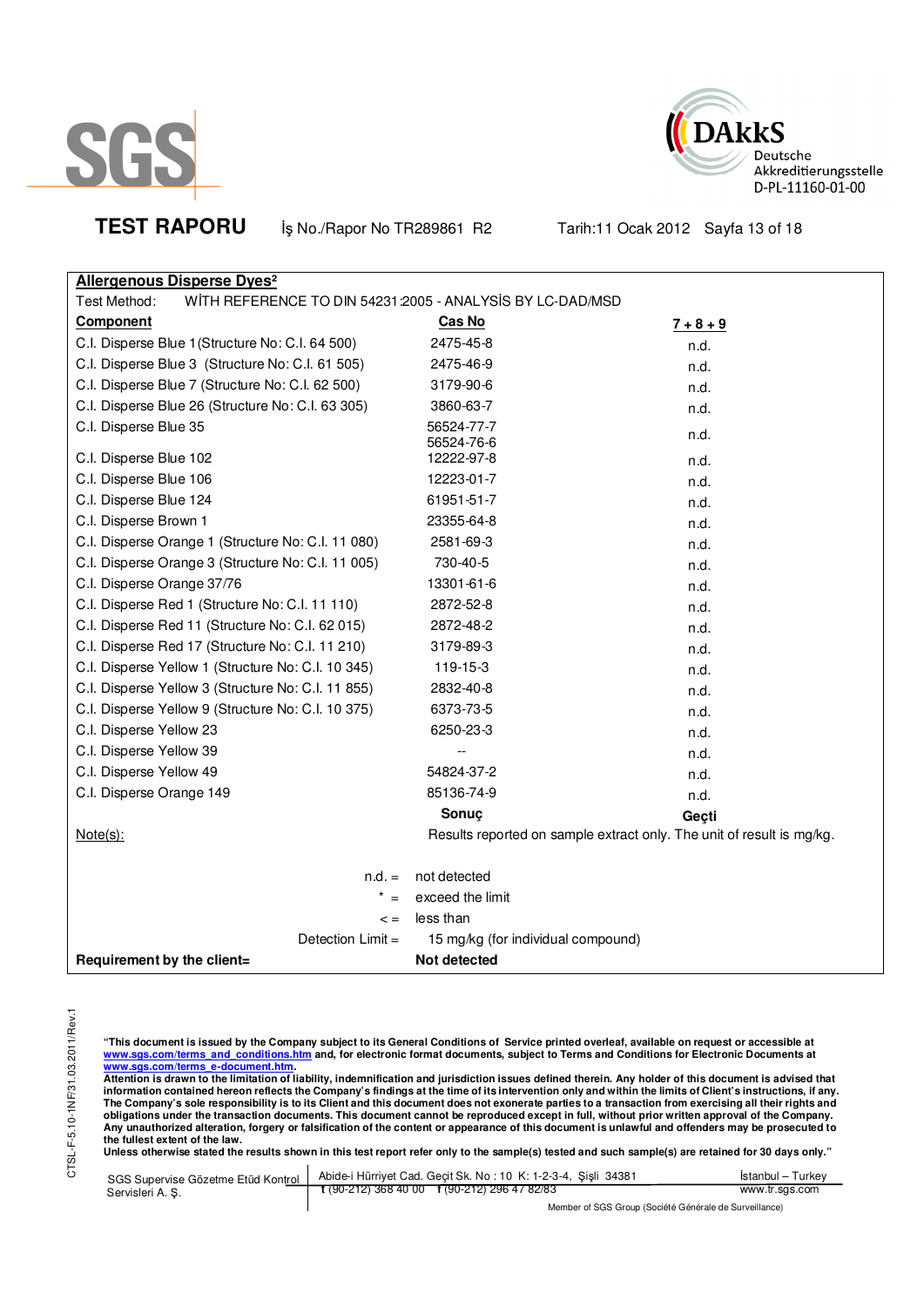



TEST RAPORU **by No./Rapor No TR289861 R2** Tarih:11 Ocak 2012 Sayfa 14 of 18

| <b>Migration of Certain Elements<sup>2</sup></b> |                                                                           |                                                                                                   |                |                |                |                |  |
|--------------------------------------------------|---------------------------------------------------------------------------|---------------------------------------------------------------------------------------------------|----------------|----------------|----------------|----------------|--|
| Test Method:                                     | WITH REFERENCE TO BS EN 71-3:1995 BS 5665-3:1995 - ANALYSED BY ICP-OES/MS |                                                                                                   |                |                |                |                |  |
| Component                                        | $1 + 2 + 3$                                                               | $10 + 11 + 12$                                                                                    | $13 + 14 + 15$ | $16 + 17 + 18$ | $19 + 20 + 21$ | $22 + 23 + 24$ |  |
| Antimony (Sb)                                    | n.d.                                                                      | n.d.                                                                                              | n.d.           | n.d.           | n.d.           | n.d.           |  |
| Arsenic (As)                                     | n.d.                                                                      | n.d.                                                                                              | n.d.           | n.d.           | n.d.           | n.d.           |  |
| Cadmium (Cd)                                     | n.d.                                                                      | n.d.                                                                                              | n.d.           | n.d.           | n.d.           | n.d.           |  |
| Chromium (Cr)                                    | n.d.                                                                      | n.d.                                                                                              | n.d.           | n.d.           | n.d.           | n.d.           |  |
| Lead (Pb)                                        | n.d.                                                                      | n.d.                                                                                              | n.d.           | n.d.           | n.d.           | n.d.           |  |
| Mercury (Hg)                                     | n.d.                                                                      | n.d.                                                                                              | n.d.           | n.d.           | n.d.           | n.d.           |  |
| Barium (Ba)                                      | n.d.                                                                      | n.d.                                                                                              | n.d.           | n.d.           | n.d.           | n.d.           |  |
| Selenium (Se)                                    | n.d.                                                                      | n.d.                                                                                              | n.d.           | n.d.           | n.d.           | n.d.           |  |
| Sonuç                                            | Geçti                                                                     | Geçti                                                                                             | Geçti          | Geçti          | Geçti          | Geçti          |  |
| $Note(s)$ :                                      |                                                                           |                                                                                                   |                |                |                |                |  |
|                                                  |                                                                           |                                                                                                   |                |                |                |                |  |
| $n.d. =$                                         | not detected                                                              |                                                                                                   |                |                |                |                |  |
| $\star$ =                                        | exceed the limit                                                          |                                                                                                   |                |                |                |                |  |
| $\leq$ =                                         | less than                                                                 |                                                                                                   |                |                |                |                |  |
| Detection $Limit =$                              | 10 $mg/kg$                                                                | Sb: 5 mg/kg, As: 2,5 mg/kg, Ba: 10 mg/kg, Cd: 5 mg/kg, Cr: 5 mg/kg, Pb: 5 mg/kg, Hg: 5 mg/kg, Se: |                |                |                |                |  |
| Requirement by the client=                       | Arsenic (As)                                                              |                                                                                                   |                |                | 25 mg/kg       |                |  |
|                                                  | Cadmium (Cd)                                                              |                                                                                                   | 75 mg/kg       |                |                |                |  |
|                                                  | Antimony (Sb)                                                             |                                                                                                   |                |                | 60 mg/kg       |                |  |
|                                                  | Mercury (Hg)                                                              |                                                                                                   |                |                | 60 mg/kg       |                |  |
|                                                  | Barium(Ba)                                                                |                                                                                                   |                |                | 1000 mg/kg     |                |  |
|                                                  | Selenium (Se)                                                             |                                                                                                   |                |                | 500 mg/kg      |                |  |
|                                                  | Lead(Pb)                                                                  |                                                                                                   |                |                | 90 mg/kg       |                |  |
|                                                  | Chromium(Cr)                                                              |                                                                                                   |                |                | 60 mg/kg       |                |  |
|                                                  |                                                                           |                                                                                                   |                |                |                |                |  |

"This document is issued by the Company subject to its General Conditions of Service printed overleaf, available on request or accessible at<br>www.sgs.com/terms\_and\_conditions.htm\_and, for electronic format documents, subjec

<u>www.sgs.com/terms\_e-document.htm.</u><br>Attention is drawn to the limitation of liability, indemnification and jurisdiction issues defined therein. Any holder of this document is advised that<br>information contained hereon refle obligations under the transaction documents. This document cannot be reproduced except in full, without prior written approval of the Company.<br>Any unauthorized alteration, forgery or falsification of the content or appeara

**Unless otherwise stated the results shown in this test report refer only to the sample(s) tested and such sample(s) are retained for 30 days only."** 

| Servisleri A. S. | SGS Supervise Gözetme Etüd Kontrol   Abide-i Hürriyet Cad. Geçit Sk. No: 10 K: 1-2-3-4, Şişli 34381 | Istanbul – Turkev |
|------------------|-----------------------------------------------------------------------------------------------------|-------------------|
|                  | $\frac{1}{2}$ (90-212) 368 40 00 f (90-212) 296 47 82/83                                            | www.tr.sgs.com    |
|                  |                                                                                                     |                   |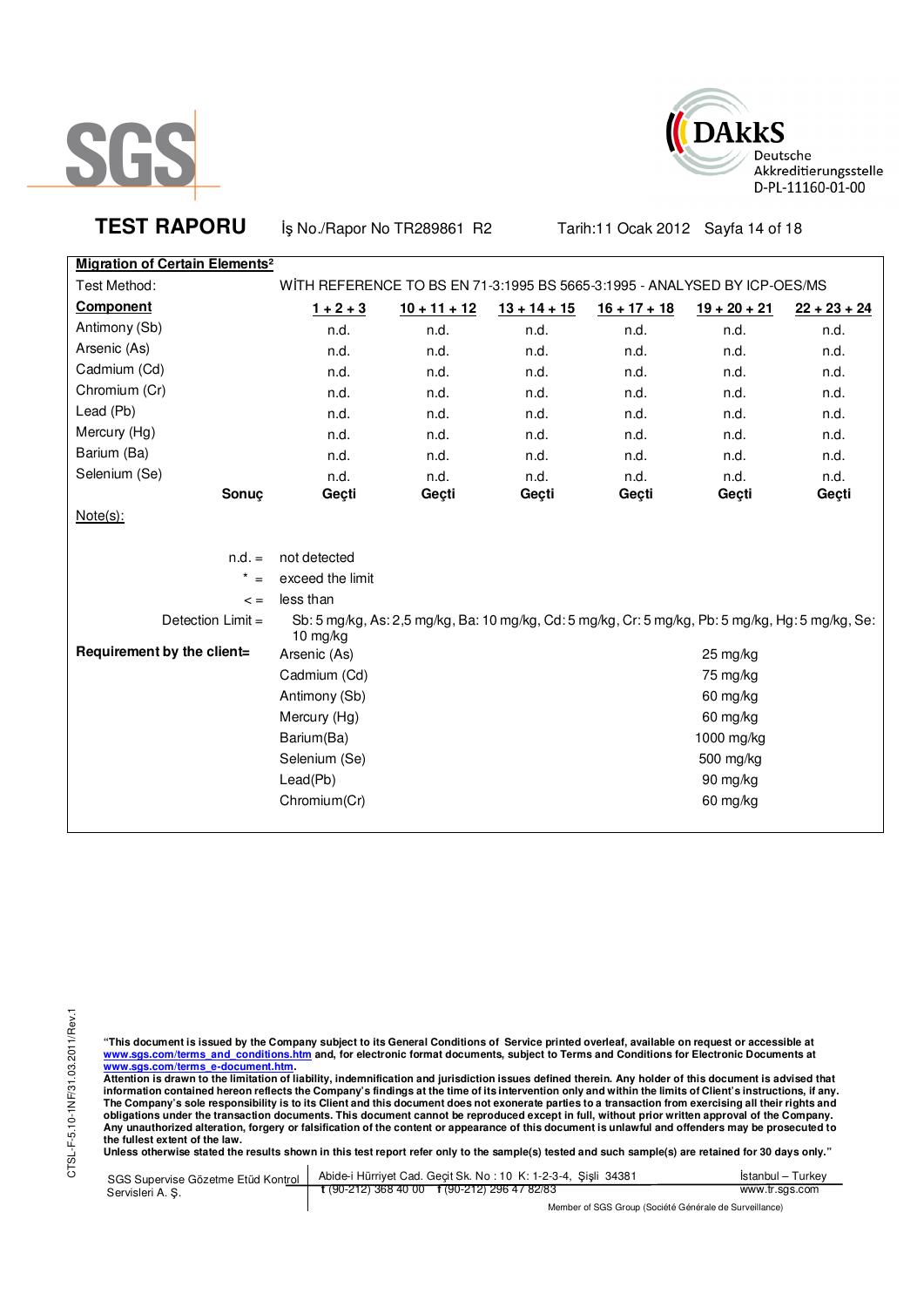



**TEST RAPORU iş No./Rapor No TR289861 R2** Tarih:11 Ocak 2012 Sayfa 15 of 18

| <b>Migration of Certain Elements<sup>2</sup></b> |                                                                                                   |                |                |                |             |       |
|--------------------------------------------------|---------------------------------------------------------------------------------------------------|----------------|----------------|----------------|-------------|-------|
| Test Method:                                     | WITH REFERENCE TO BS EN 71-3:1995 BS 5665-3:1995 - ANALYSED BY ICP-OES/MS                         |                |                |                |             |       |
| <b>Component</b>                                 | $25 + 26 + 27$                                                                                    | $28 + 29 + 30$ | $31 + 32 + 33$ | $34 + 35 + 36$ | 37          | 38    |
| Antimony (Sb)                                    | n.d.                                                                                              | n.d.           | n.d.           | n.d.           | n.d.        | n.d.  |
| Arsenic (As)                                     | n.d.                                                                                              | n.d.           | n.d.           | n.d.           | n.d.        | n.d.  |
| Cadmium (Cd)                                     | n.d.                                                                                              | n.d.           | n.d.           | n.d.           | n.d.        | n.d.  |
| Chromium (Cr)                                    | n.d.                                                                                              | n.d.           | n.d.           | n.d.           | n.d.        | n.d.  |
| Lead (Pb)                                        | n.d.                                                                                              | n.d.           | n.d.           | n.d.           | 25,3 mg/kg  | n.d.  |
| Mercury (Hg)                                     | n.d.                                                                                              | n.d.           | n.d.           | n.d.           | n.d.        | n.d.  |
| Barium (Ba)                                      | n.d.                                                                                              | n.d.           | n.d.           | n.d.           | 12,3 mg/kig | n.d.  |
| Selenium (Se)                                    | n.d.                                                                                              | n.d.           | n.d.           | n.d.           | n.d.        | n.d.  |
| Sonuç                                            | Geçti                                                                                             | Geçti          | Geçti          | Geçti          | Geçti       | Geçti |
| $Note(s)$ :                                      |                                                                                                   |                |                |                |             |       |
|                                                  |                                                                                                   |                |                |                |             |       |
| $n.d. =$                                         | not detected                                                                                      |                |                |                |             |       |
| $\star$<br>$=$                                   | exceed the limit                                                                                  |                |                |                |             |       |
| $\leq$ =                                         | less than                                                                                         |                |                |                |             |       |
| Detection $Limit =$                              | Sb: 5 mg/kg, As: 2,5 mg/kg, Ba: 10 mg/kg, Cd: 5 mg/kg, Cr: 5 mg/kg, Pb: 5 mg/kg, Hg: 5 mg/kg, Se: |                |                |                |             |       |
| Requirement by the client=                       | 10 $mg/kg$<br>Arsenic (As)                                                                        |                |                |                | 25 mg/kg    |       |
|                                                  | Cadmium (Cd)                                                                                      | 75 mg/kg       |                |                |             |       |
|                                                  | Antimony (Sb)                                                                                     | 60 mg/kg       |                |                |             |       |
|                                                  | Mercury (Hg)                                                                                      | 60 mg/kg       |                |                |             |       |
|                                                  | Barium(Ba)                                                                                        | 1000 mg/kg     |                |                |             |       |
|                                                  | Selenium (Se)                                                                                     | 500 mg/kg      |                |                |             |       |
|                                                  | Lead(Pb)                                                                                          | $90$ mg/kg     |                |                |             |       |
|                                                  | Chromium(Cr)                                                                                      | 60 mg/kg       |                |                |             |       |
|                                                  |                                                                                                   |                |                |                |             |       |

"This document is issued by the Company subject to its General Conditions of Service printed overleaf, available on request or accessible at<br>www.sgs.com/terms\_and\_conditions.htm\_and, for electronic format documents, subjec

<u>www.sgs.com/terms\_e-document.htm.</u><br>Attention is drawn to the limitation of liability, indemnification and jurisdiction issues defined therein. Any holder of this document is advised that<br>information contained hereon refle obligations under the transaction documents. This document cannot be reproduced except in full, without prior written approval of the Company.<br>Any unauthorized alteration, forgery or falsification of the content or appeara

**Unless otherwise stated the results shown in this test report refer only to the sample(s) tested and such sample(s) are retained for 30 days only."** 

| SGS Supervise Gözetme Etüd Kontrol  <br>Servisleri A. S. | Abide-i Hürriyet Cad. Gecit Sk. No: 10 K: 1-2-3-4, Sisli 34381 | Istanbul – Turkev                                      |  |
|----------------------------------------------------------|----------------------------------------------------------------|--------------------------------------------------------|--|
|                                                          | $\frac{1}{2}$ (90-212) 368 40 00 f (90-212) 296 47 82/83       | www.tr.sgs.com                                         |  |
|                                                          |                                                                | Member of SGS Group (Société Générale de Surveillance) |  |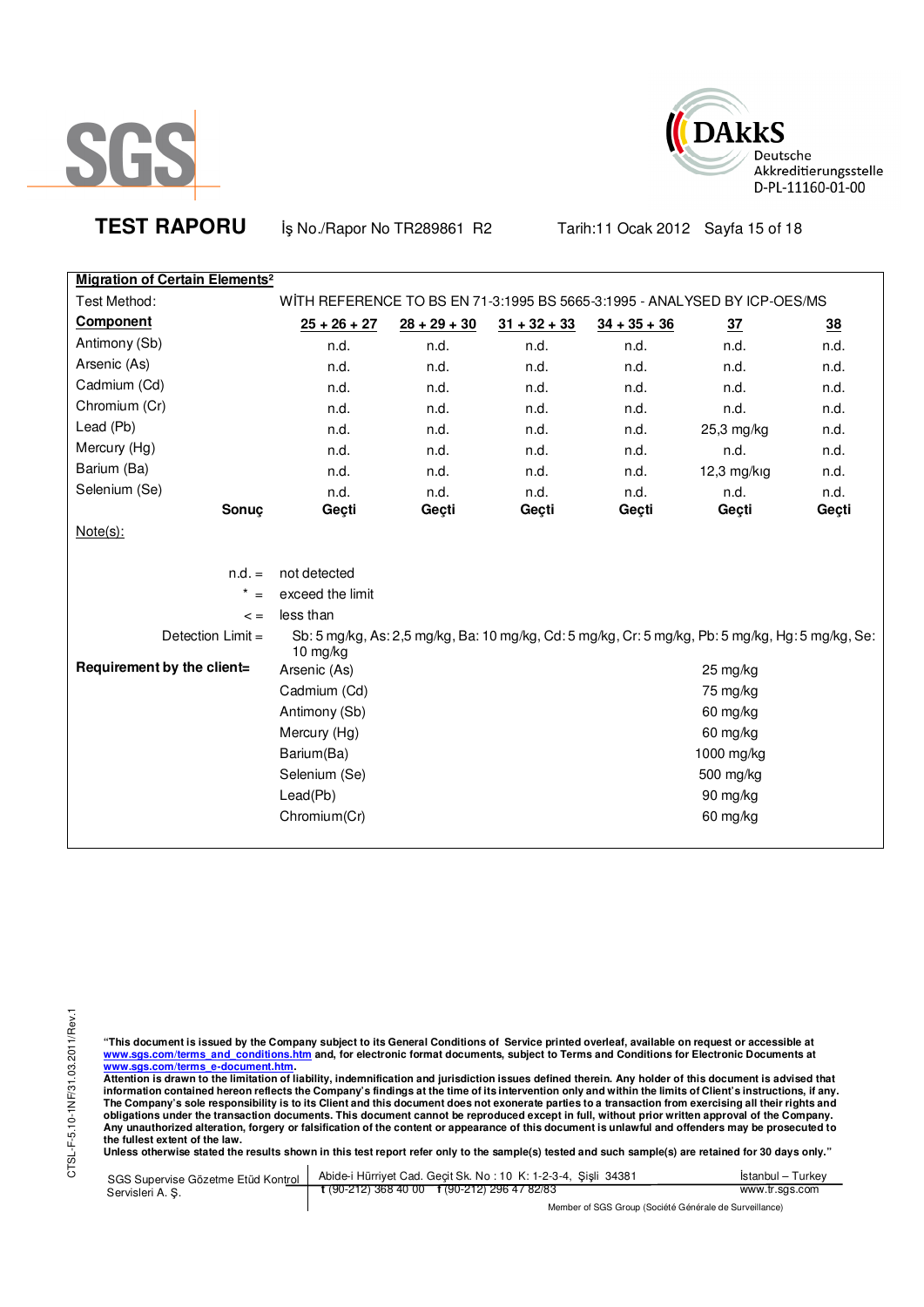



**TEST RAPORU iş No./Rapor No TR289861 R2** Tarih:11 Ocak 2012 Sayfa 16 of 18

| Migration of Certain Elements <sup>2</sup> |                                                                                                                 |             |                |             |
|--------------------------------------------|-----------------------------------------------------------------------------------------------------------------|-------------|----------------|-------------|
| Test Method:                               | WITH REFERENCE TO BS EN 71-3:1995 BS 5665-3:1995 - ANALYSED BY ICP-OES/MS                                       |             |                |             |
| <b>Component</b>                           | $39 + 40$                                                                                                       | $4 + 5 + 6$ | $41 + 42 + 43$ | $7 + 8 + 9$ |
| Antimony (Sb)                              | n.d.                                                                                                            | n.d.        | n.d.           | n.d.        |
| Arsenic (As)                               | n.d.                                                                                                            | n.d.        | n.d.           | n.d.        |
| Cadmium (Cd)                               | n.d.                                                                                                            | n.d.        | n.d.           | n.d.        |
| Chromium (Cr)                              | n.d.                                                                                                            | n.d.        | n.d.           | n.d.        |
| Lead (Pb)                                  | n.d.                                                                                                            | n.d.        | n.d.           | n.d.        |
| Mercury (Hg)                               | n.d.                                                                                                            | n.d.        | n.d.           | n.d.        |
| Barium (Ba)                                | n.d.                                                                                                            | n.d.        | n.d.           | n.d.        |
| Selenium (Se)                              | n.d.                                                                                                            | n.d.        | n.d.           | n.d.        |
| Sonuç                                      | Geçti                                                                                                           | Geçti       | Geçti          | Geçti       |
| $Note(s)$ :                                |                                                                                                                 |             |                |             |
|                                            |                                                                                                                 |             |                |             |
| $n.d. =$                                   | not detected                                                                                                    |             |                |             |
| $^\star$<br>$=$                            | exceed the limit                                                                                                |             |                |             |
| $\leq$ =                                   | less than                                                                                                       |             |                |             |
| Detection $Limit =$                        | Sb: 5 mg/kg, As: 2,5 mg/kg, Ba: 10 mg/kg, Cd: 5 mg/kg, Cr: 5 mg/kg, Pb: 5 mg/kg, Hg: 5 mg/kg, Se:<br>10 $mg/kg$ |             |                |             |
| Requirement by the client=                 | Arsenic (As)<br>25 mg/kg                                                                                        |             |                |             |
|                                            | Cadmium (Cd)                                                                                                    | 75 mg/kg    |                |             |
|                                            | Antimony (Sb)                                                                                                   | 60 mg/kg    |                |             |
|                                            | Mercury (Hg)                                                                                                    | 60 mg/kg    |                |             |
|                                            | Barium(Ba)                                                                                                      | 1000 mg/kg  |                |             |
|                                            | Selenium (Se)                                                                                                   | 500 mg/kg   |                |             |
|                                            | Lead(Pb)                                                                                                        | 90 mg/kg    |                |             |
|                                            | Chromium(Cr)                                                                                                    | 60 mg/kg    |                |             |
|                                            |                                                                                                                 |             |                |             |

"This document is issued by the Company subject to its General Conditions of Service printed overleaf, available on request or accessible at<br>www.sgs.com/terms\_and\_conditions.htm\_and, for electronic format documents, subjec

<u>www.sgs.com/terms\_e-document.htm.</u><br>Attention is drawn to the limitation of liability, indemnification and jurisdiction issues defined therein. Any holder of this document is advised that<br>information contained hereon refle obligations under the transaction documents. This document cannot be reproduced except in full, without prior written approval of the Company.<br>Any unauthorized alteration, forgery or falsification of the content or appeara

**Unless otherwise stated the results shown in this test report refer only to the sample(s) tested and such sample(s) are retained for 30 days only."** 

| SGS Supervise Gözetme Etüd Kontrol I<br>Servisleri A. S. | Abide-i Hürriyet Cad. Geçit Sk. No: 10 K: 1-2-3-4, Şişli 34381 | Istanbul – Turkev |
|----------------------------------------------------------|----------------------------------------------------------------|-------------------|
|                                                          | $\frac{1}{2}$ (90-212) 368 40 00 f (90-212) 296 47 82/83       | www.tr.sgs.com    |
|                                                          |                                                                |                   |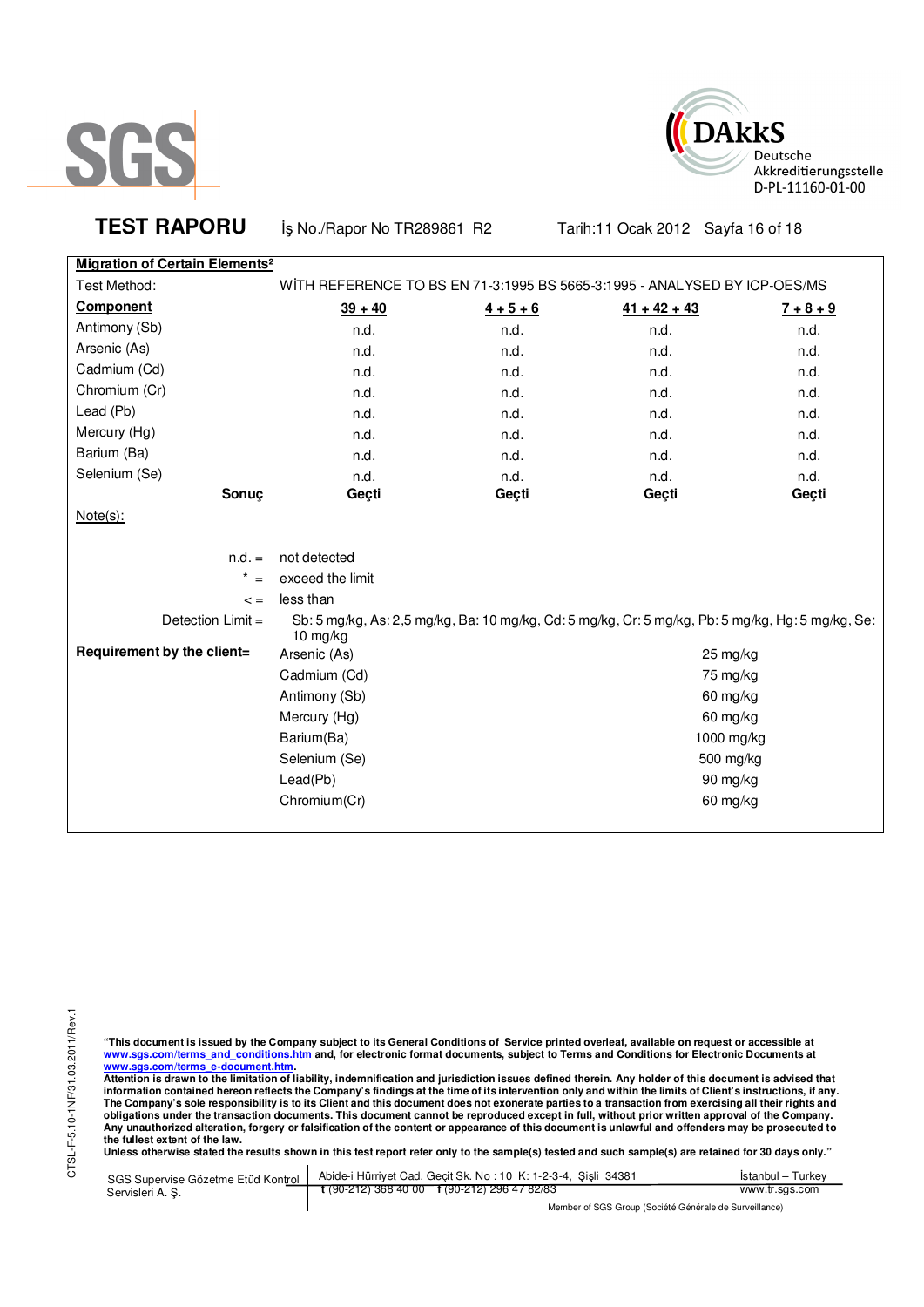



TEST RAPORU **by No./Rapor No TR289861 R2** Tarih:11 Ocak 2012 Sayfa 17 of 18



"This document is issued by the Company subject to its General Conditions of Service printed overleaf, available on request or accessible at<br>www.sgs.com/terms\_and\_conditions.htm\_and, for electronic format documents, subjec <mark>www.sgs.com/terms\_e-document.htm.</mark><br>Attention is drawn to the limitation of liability, indemnification and jurisdiction issues defined therein. Any holder of this document is advised that

information contained hereon reflects the Company's findings at the time of its intervention only and within the limits of Client's instructions, if any.<br>The Company's sole responsibility is to its Client and this document obligations under the transaction documents. This document cannot be reproduced except in full, without prior written approval of the Company.<br>Any unauthorized alteration, forgery or falsification of the content or appeara

**Unless otherwise stated the results shown in this test report refer only to the sample(s) tested and such sample(s) are retained for 30 days only."** 

SGS Supervise Gözetme Etüd Kontrol Servisleri A. Ş. Abide-i Hürriyet Cad. Geçit Sk. No : 10 K: 1-2-3-4, Şişli 34381 **t** (90-212) 368 40 00 **f** (90-212) 296 47 82/83 İstanbul – Turkey www.tr.sgs.com